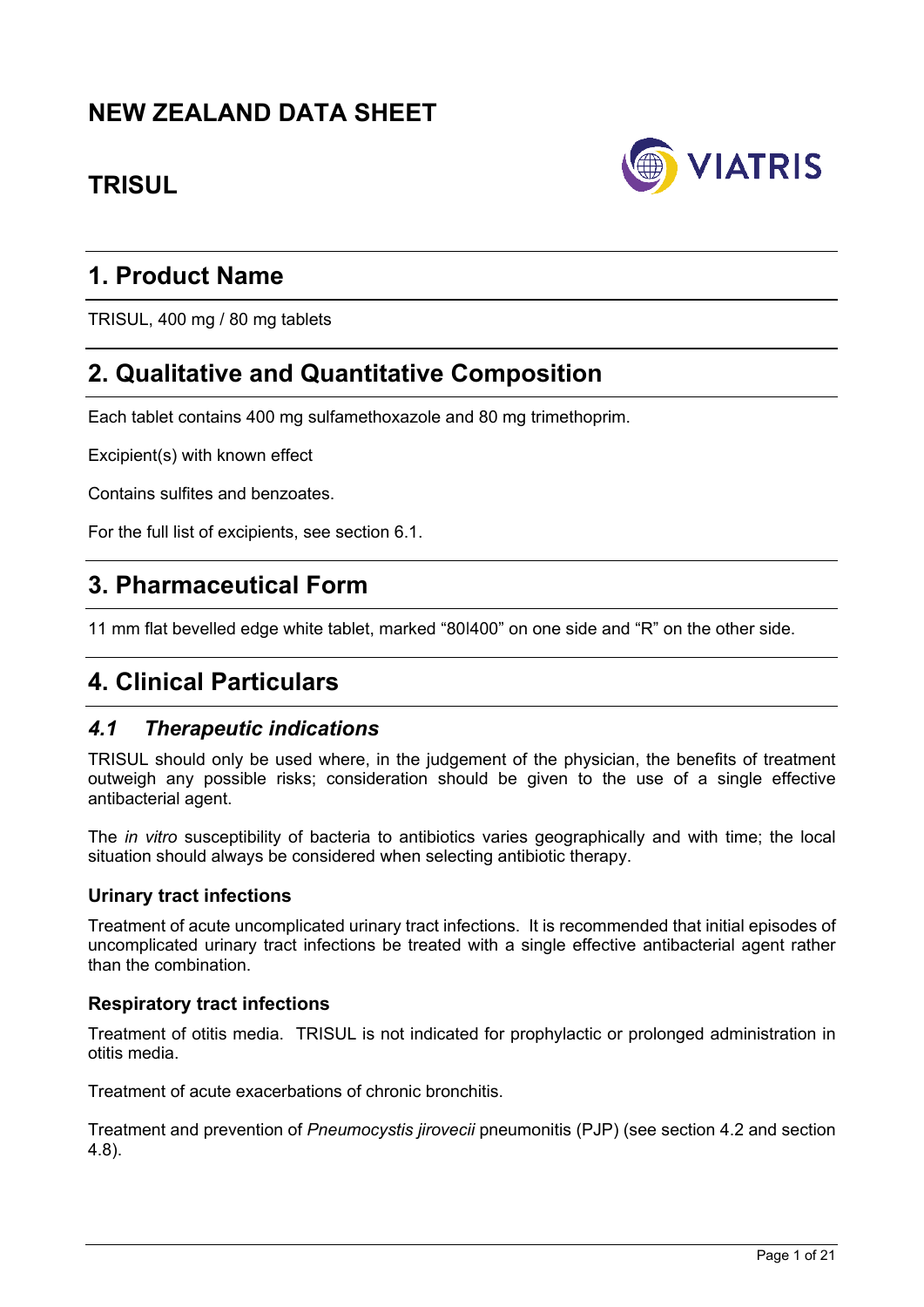# **Genital tract infections**

Treatment of gonorrhoea, including oro-pharyngeal and ano-rectal infection (see section 4.2).

This regimen is less effective in some parts of the world due to disease caused by resistant organisms (WHO 1991).

Treatment of chancroid (see section 4.2). This regimen may be less effective in some parts of the world due to disease caused by resistant organisms (WHO 1991).

Treatment granuloma inguinale (venereum) (see section 4.2).

## **Gastrointestinal tract infections**

Clinicians should be aware that first line therapy in the management of all patients with diarrhoeal disease is the maintenance of adequate hydration.

Treatment of cholera, as an adjunct to fluid and electrolyte replacement when the organism has been shown to be sensitive *in vitro*.

Treatment of shigellosis, this regimen may be less effective in some parts of the world due to resistant organisms.

Treatment of travellers' diarrhoea (including gastroenteritis due to enterotoxigenic *E. coli*).

### **Other bacterial infections caused by sensitive organisms**

There are a number of other bacterial infections caused by sensitive organisms for which treatment with TRISUL may be appropriate; the use of TRISUL in such conditions should be based on clinical experience and local *in vitro* data.

Treatment and prophylaxis of toxoplasmosis, treatment of nocardosis.

# *4.2 Dose and method of administration*

It may be preferable to take TRISUL with some food or drink to minimise the possibility of gastrointestinal disturbances.

### **Acute infections**

#### *Adults and children over 12 years*

STANDARD DOSAGE – 2 tablets every 12 hours.

This dosage approximates to 6 mg trimethoprim and 30 mg sulfamethoxazole per kilogram body weight per 24 hours.

Treatment should be continued until the patient has been symptom free for two days; the majority will require treatment for at least 5 days. If clinical improvement is not evident after 7 days' therapy, the patient should be reassessed.

As an alternative to STANDARD DOSAGE for acute uncomplicated lower urinary tract infections, short term therapy of 1 to 3 days' duration has been shown to be effective.

### *Special populations*

#### **Hepatic impairment**

No data are available relating to dosage in patients with impaired hepatic function.

### **Elderly**

See section 4.4. Unless otherwise specified STANDARD DOSAGE applies.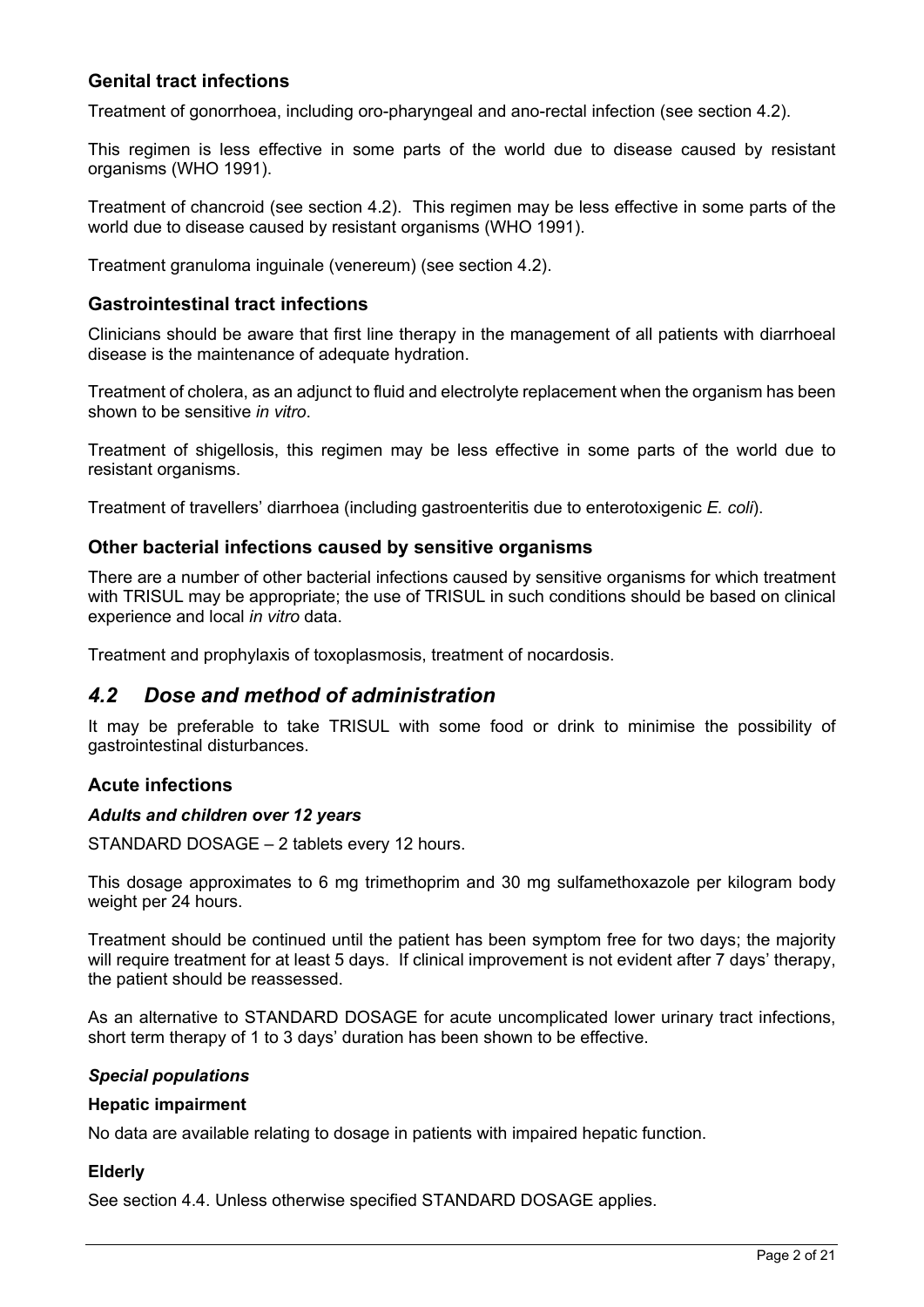## **Special dosage recommendations**

Unless otherwise specified STANDARD DOSAGE applies.

Where dosage is expressed as "tablets" this refers to the adult tablet, 80 mg trimethoprim and 400 mg sulfamethoxazole. If other formulations are to be used appropriate adjustment should be made.

#### *Renal impairment*

Adults and children over 12 years: (No information is available for children under 12 years of age).

In patients with impaired renal function, the dosage and/or frequency of administration of sulfamethoxazole/trimethoprim needs to be modified.

| <b>Criteria of Kidney Function (non-protein</b><br>nitrogen is unsuitable) |                                               | <b>Recommended Dosage Regimens</b>                                                                                                                                                                                                                                                         |
|----------------------------------------------------------------------------|-----------------------------------------------|--------------------------------------------------------------------------------------------------------------------------------------------------------------------------------------------------------------------------------------------------------------------------------------------|
| <b>Creatinine clearance</b><br>(mL/min)                                    | <b>Serum Creatinine</b><br>(micromol/L) $(a)$ | <b>One Standard Dose for Adults</b><br>160mg Sulfamethoxazole and 800mg<br><b>Trimethoprim</b>                                                                                                                                                                                             |
| Above 25                                                                   | Men <260<br>Women <170                        | <b>STANDARD DOSAGE</b><br>Dosage as for patients with normal kidney<br>function, i.e. 1 standard dose every 12 hours<br>for up to 14 days; thereafter half standard<br>dose every 12 hours; no necessity of control<br>analyses of drugs in plasma.                                        |
| $25 - 15$                                                                  | Men 260 to 600<br>Women 170 to 400            | Half the STANDARD DOSAGE frequency from<br>Day 4<br>One standard dose every 12 hours for 3 days;<br>thereafter one standard dose every 24 hours<br>for as long as allowed by control analyses (b).                                                                                         |
| Below 15                                                                   | Men $> 600$<br>Women $> 400$                  | Not recommended<br>Until further experience is gained, the<br>combination should be given only if patients<br>can undergo haemodialysis when necessary<br>(c); under this condition one standard dose<br>may be administered every 24 hours as long<br>as allowed by control analyses (b). |

(a) Serum creatinine levels can be used as the basis of dosing only in cases of stable chronic renal impairment, but not acute or subacute kidney failure.

- (b) The concentration of total sulfamethoxazole should be measured in plasma samples obtained 12 hours after every third day of treatment. Treatment must be interrupted if at any time the determined plasma level of total sulfamethoxazole exceeds 150 micrograms/mL As soon as the value of total sulfamethoxazole drops again below 120 micrograms/mL (e.g. in patients undergoing haemodialysis), treatment can be continued as recommended.
- (c) Both trimethoprim and sulfamethoxazole are readily dialysable, leading to a significantly shortened half-life for each drug during dialysis. It is suggested that patients undergoing haemodialysis receive a dose just before and at the end of the procedure.

#### *Pneumocystis jirovecii pneumonitis*

### **Treatment**

A higher dosage is recommended, using 20 mg trimethoprim and 100 mg sulfamethoxazole per kg body weight per day in two or more divided doses for two weeks. The aim is to obtain peak plasma or serum levels of trimethoprim of greater than or equal to 5 micrograms/ml (See section 4.8).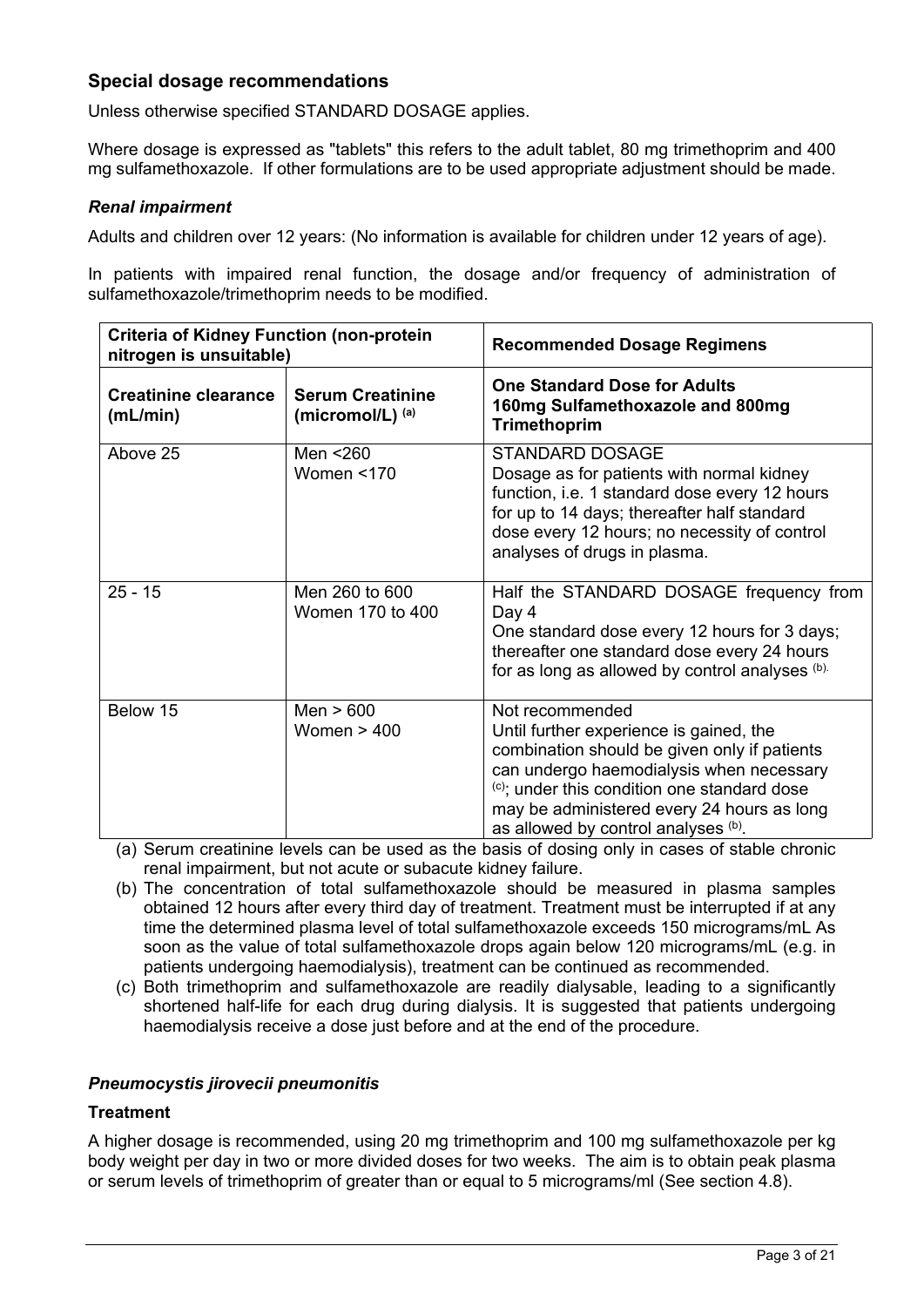## **Prevention**

### *Adults*

The following dose schedules may be used:

160 mg trimethoprim / 800 mg sulfamethoxazole daily 7 days per week.

160 mg trimethoprim / 800 mg sulfamethoxazole three times per week on alternate days.

320 mg trimethoprim / 1600 mg sulfamethoxazole per day in two divided doses three times per week on alternate days.

#### *Children*

The following dose schedules may be used for the duration of the period at risk (see Acute infections):

STANDARD DOSAGE taken in two divided doses, seven days per week

STANDARD DOSAGE taken in two divided doses, three times per week on alternate days

STANDARD DOSAGE taken in two divided doses, three times per week on consecutive days

STANDARD DOSAGE taken as a single dose, three times per week on consecutive days

The daily dose given on a treatment day approximates to 150 mg trimethoprim/m<sup>2</sup>/day and 750 mg sulfamethoxazole/m<sup>2</sup>/day. The total daily dose should not exceed 320 mg trimethoprim and 1600 mg sulfamethoxazole.

#### *Gonorrhoea*

In uncomplicated cases 4 tablets every 12 hours for two days; *or*

5 tablets followed by a further 5 tablets eight hours later, *or*

10 tablets once daily for 3 days.

If poor patient compliance is expected a single dose of 8 tablets taken under supervision may be employed.

### *Oro-pharyngeal gonococcal infection*

2 tablets three times daily for seven days.

### *Ano-rectal gonorrhoea*

The STANDARD DOSAGE recommendations for gonorrhoea are applicable.

### *Chancroid*

2 tablets twice daily for 7 days; if no evidence of healing is apparent after 7 days a further 7 days' treatment can be considered, however, physicians should be aware that failure to respond may indicate that the disease is caused by a resistant organism.

### *Granuloma inguinale*

2 tablets twice daily for up to 2 weeks.

### *Nocardiosis*

There is no consensus on the most appropriate dosage. Adult doses of 6 to 8 tablets daily for up to 3 months have been used.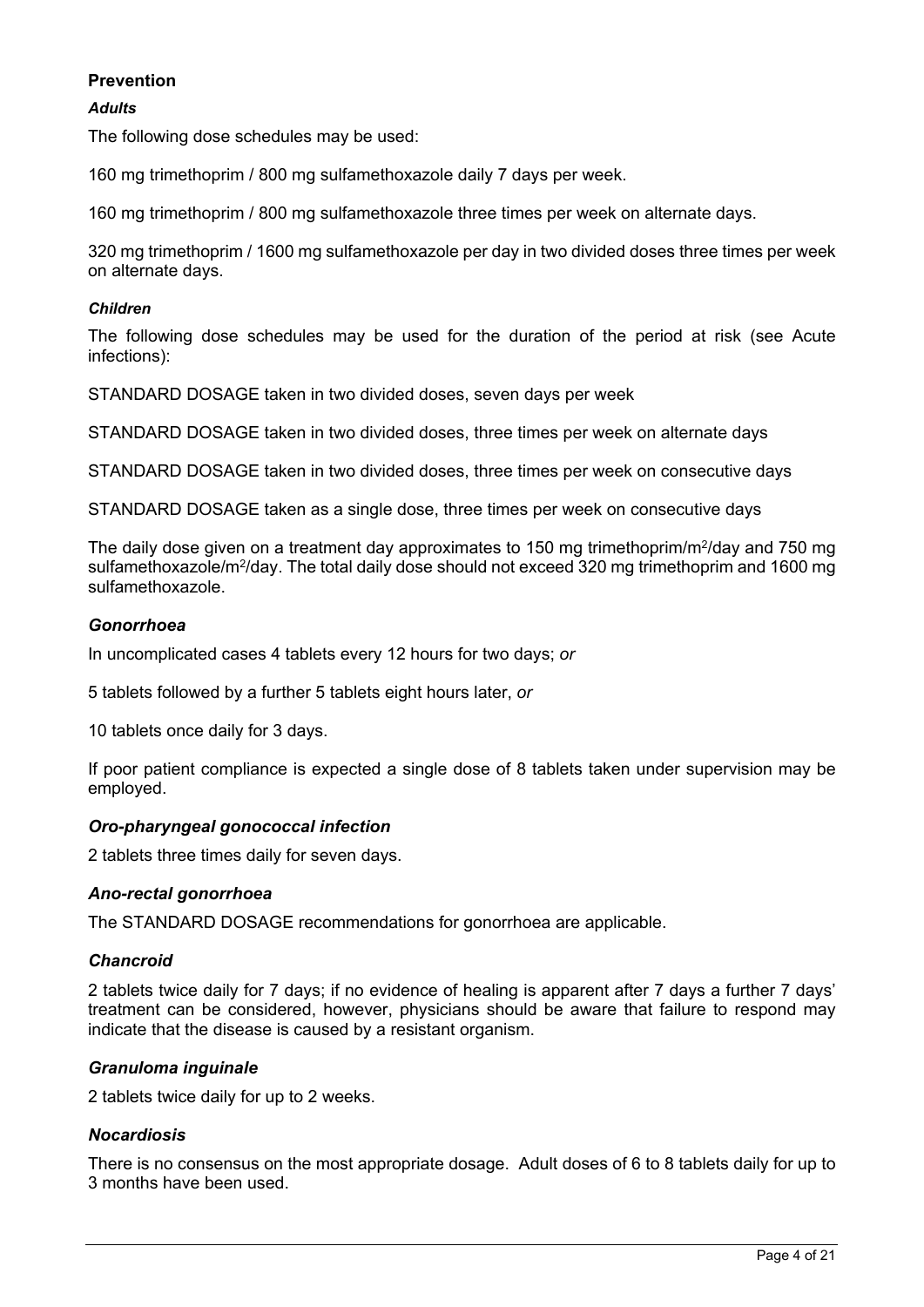# *Toxoplasmosis*

There is no consensus on the most appropriate dosage for the treatment or prophylaxis of this condition. The decision should be based on clinical experience.

For prophylaxis, however, the dosages suggested for prevention of *Pneumocystis jirovecii*  pneumonitis may be appropriate.

# *4.3 Contraindications*

Hypersensitivity to the active substances, trimethoprim, or sulfamethoxazole, any sulfonamides, or to any of the excipients listed in section 6.1.

Contraindicated in patients with documented megaloblastic anaemia secondary to folate deficiency.

Contraindicated in patients showing marked liver parenchymal damage, blood dyscrasias and severe renal insufficiency where repeated measurements of the plasma concentration cannot be performed.

TRISUL should not be given to premature babies nor to full term infants during the first 8 weeks of life, as sulfamethoxazole may interfere with the serum albumin binding of bilirubin to produce kernicterus

Contraindicated in patients with a history of drug-indicated immune thrombocytopenia with use of trimethoprim and/or sulphonamides.

Contraindicated in patients with acute porphyria.

Contraindicated for the treatment of streptococcal pharyngitis. Clinical studies have documented that patients with Group A β-haemolytic (Sp.) streptococcal tonsillopharyngitis have a greater incidence of bacteriologic failure when treated with trimethoprim/sulfamethoxazole than do those patients treated with penicillin as evidenced by failure to eradicate this organism from the tonsillopharyngeal area.

Concomitant administration with dofetilide (see section 4.5).

# *4.4 Special warnings and precautions for use*

### **Life-threatening adverse reactions**

**FATALITIES ASSOCIATED WITH THE ADMINISTRATION OF SULFONAMIDES, ALTHOUGH RARE, HAVE OCCURRED DUE TO SEVERE REACTIONS INCLUDING STEVENS-JOHNSON SYNDROME (SJS), TOXIC EPIDERMAL NECROLYSIS (TEN), FULMINANT HEPATIC NECROSIS, AGRANULOCYTOSIS, APLASTIC ANAEMIA, OTHER BLOOD DYSCRASIAS, ACUTE AND DELAYED LUNG INJURY, HYPERSENSITIVITY OF THE RESPIRATORY TRACT AND CIRCULATORY SHOCK.** 

Life-threatening cutaneous reactions Stevens-Johnson Syndrome (SJS), toxic epidermal necrolysis (TEN) and drug reaction with eosinophilia with systemic symptoms (DRESS) have been reported with the use of trimethoprim/sulfamethoxazole.

Patients should be advised of the signs and symptoms and monitored closely for skin reactions. The highest risk for occurrence of SJS or TEN is within the first weeks of treatment.

If signs or symptoms of SJS, TEN (e.g. progressive skin rash often with blisters or mucosal lesions) or DRESS (e.g. fever, eosinophilia) are present, TRISUL treatment should be discontinued (see section 4.8).

The best results in managing SJS, TEN or DRESS come from early diagnosis and immediate discontinuation of any suspect drug. Early withdrawal is associated with a better prognosis.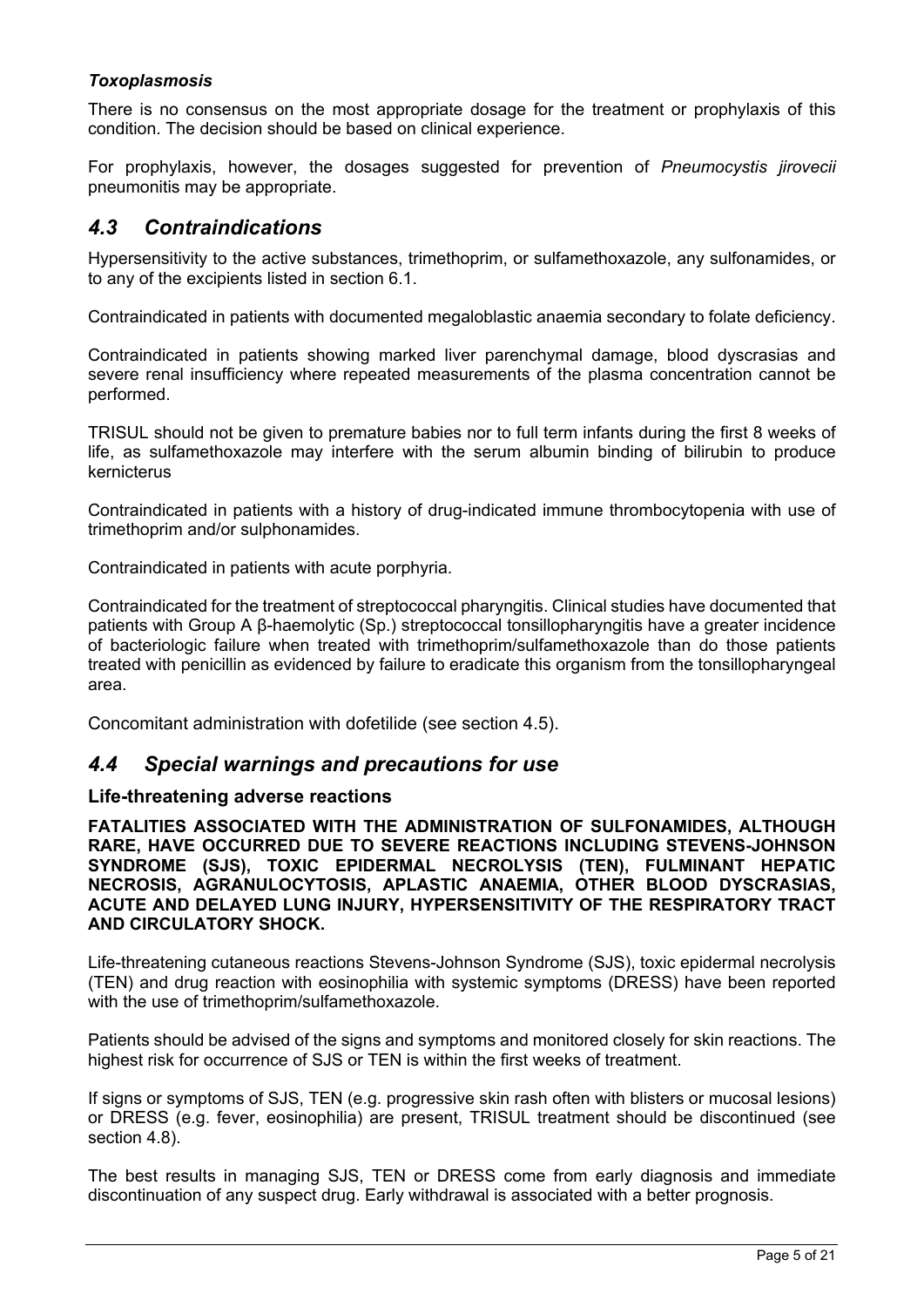If the patient has developed SJS, TEN or DRESS with the use of TRISUL, TRISUL must not be restarted in this patient at any time.

### **Severe cutaneous adverse reactions**

Sulfamethoxazole/trimethoprim should be discontinued if a skin rash appears. Severe cutaneous adverse reactions (SCAR), such as Stevens-Johnson syndrome (SJS), toxic epidermal necrolysis (TEN), drug reaction with eosinophilia and systemic symptoms (DRESS), and acute generalised exanthematous pustulosis (AGEP) have been reported in patients taking certain antibiotics. When SCAR is suspected, Sulfamethoxazole 400 mg and Trimethoprim 80 mg should be discontinued immediately and an alternative treatment should be considered. Clinical signs such as rash, sore throat, fever, arthralgia, cough, shortness of breath, pallor, purpura or jaundice may be early indications of serious reactions.

## **Respiratory tract**

Cough, shortness of breath, and pulmonary infiltrates potentially representing hypersensitivity reactions of the respiratory tract have been reported in association with trimethoprimsulfamethoxazole treatment. Acute respiratory failure including acute eosinophilic pneumonia has been reported in healthy adolescents with sulfamethoxazole/trimethoprim treatment. Pulmonary infiltrates reported in the context of eosinophilic or allergic alveolitis may manifest through symptoms such as cough or shortness of breath. Should such symptoms appear or unexpectedly worsen, the patient should be re-evaluated and discontinuation of sulfamethoxazole/trimethoprim therapy considered.

Other severe pulmonary adverse reactions occurring within days to week of trimethoprimsulfamethoxazole initiation and resulting in prolonged respiratory failure requiring mechanical ventilation or extracorporeal membrane oxygenation (ECMO), lung transplantation or death have also been reported in patients and otherwise healthy individuals treated with trimethoprimsulfamethoxazole products.

### **Circulatory shock**

Circulatory shock with fever, severe hypotension, and confusion requiring intravenous fluid resuscitation and vasopressors has occurred within minutes to hours of re-challenge with trimethoprim-sulfamethoxazole in patients with history of recent (days to weeks) exposure to sulfamethoxazole-trimethoprim.

### **Thrombocytopenia**

Sulfamethoxazole/trimethoprim-induced thrombocytopenia may be an immune-mediated disorder. Severe cases of thrombocytopenia that are fatal or life threatening have been reported. Thrombocytopenia usually resolves within a week upon discontinuation of sulfamethoxazole/trimethoprim.

### **Streptococcal infections and rheumatic fever**

The sulfonamides should not be used for the treatment of group A beta-haemolytic streptococcal infections (see section 4.3). In an established infection, they will not eradicate the streptococcus and, therefore, will not prevent sequelae such as rheumatic fever.

# **Use in treatment of** *Pneumocystis jirovecii* **pneumonia in Human Immunodeficiency Virus (HIV) – positive patients**

Because of their unique immune dysfunction, HIV-positive patients may not tolerate or respond to sulfamethoxazole/trimethoprim in the same manner as non- HIV-positive patients. The incidence of side effects, particularly rash, fever, neutropenia, thrombocytopenia, raised liver enzymes and leucopoenia necessitating cessation of therapy, with sulfamethoxazole/trimethoprim therapy in HIVpositive patients who are being treated for *Pneumocystis jirovecii* pneumonia has been reported to be greatly increased compared with the incidence normally associated with the use of sulfamethoxazole/trimethoprim in non-HIV positive patients. Such adverse effects have occurred in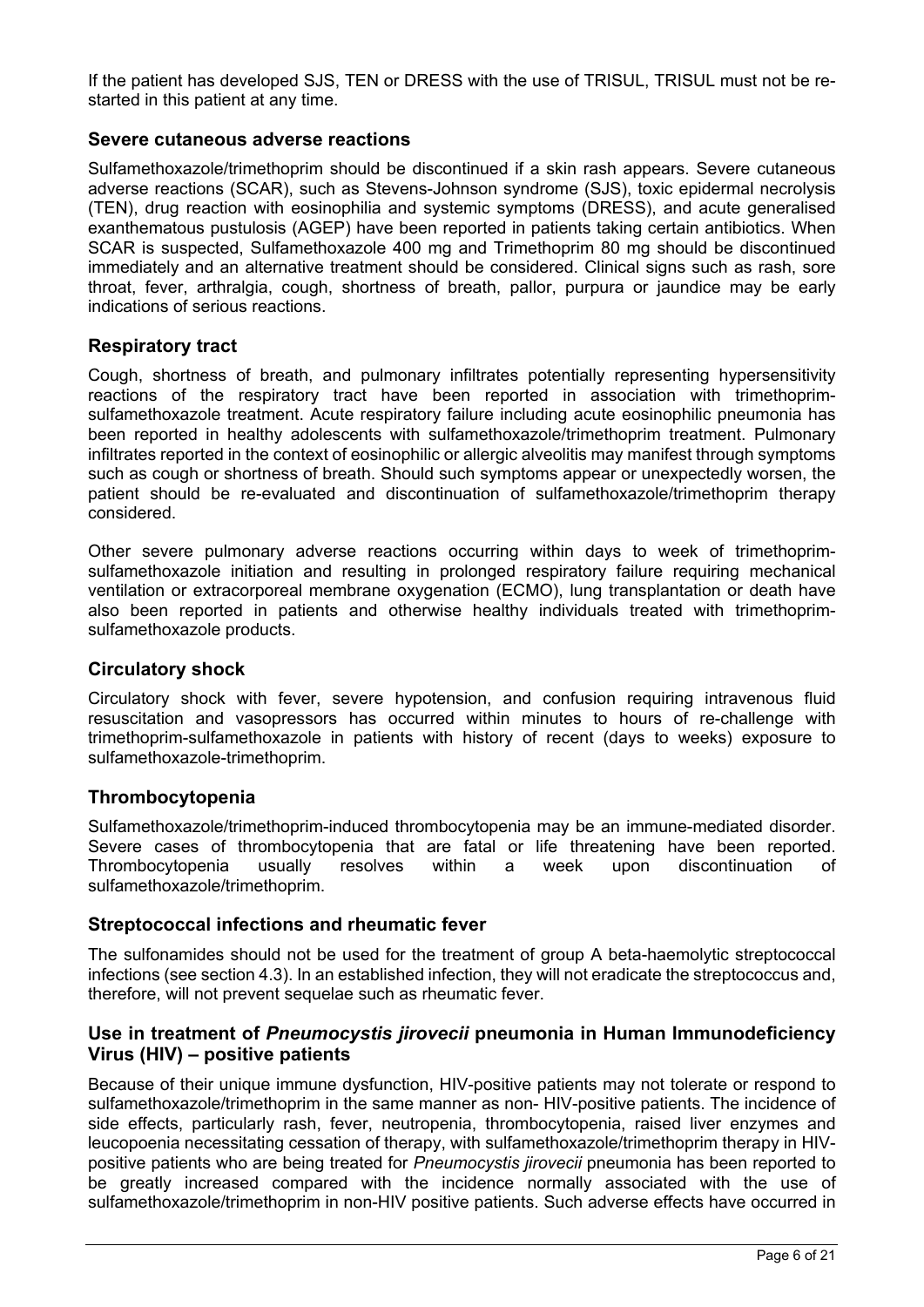up to 80% of HIV-positive patients receiving the drug, usually during the second week of therapy. The exact mechanism(s) of this increased risk of sulfamethoxazole/trimethoprim toxicity has not been determined but may be immunologically based. These adverse effects usually recur following re-challenge with the drug, although cautious desensitisation has been performed successfully in some patients in whom continued sulfamethoxazole/trimethoprim therapy was considered necessary. Some evidence indicates that sulfamethoxazole/trimethoprim may be better tolerated in HIV-infected children than adults. Adverse effects are usually less severe in patients receiving the drug for prophylaxis of *Pneumocystis jirovecii* pneumonia compared with those receiving sulfamethoxazole/trimethoprim for treatment of the disease.

# **Adjunctive treatment with leucovorin for Pneumocystis jirovecii pneumonia**

Treatment failure and excess mortality were observed when sulfamethoxazole/trimethoprim was used concomitantly with leucovorin for the treatment of HIV positive patients with *Pneumocystis jirovecii* pneumonia in a randomized placebo-controlled trial. Co-administration of sulfamethoxazole/trimethoprim and leucovorin during treatment of *Pneumocystis jirovecii* pneumonia should be avoided.

# **Use in glucose-6-phosphate dehydrogenase deficiency**

In glucose-6-phosphate dehydrogenase (G-6-PD) deficient patients, haemolysis may occur. This may be dose related.

# **Clostridioides difficile associated diarrhoea (CDAD)**

*Clostridioides difficile* associated diarrhoea (CDAD) has been reported with the use of nearly all antibacterial agents, including sulfamethoxazole and trimethoprim and may range in severity from mild diarrhoea to fatal colitis. Treatment with antibacterial agents alters the normal flora of the colon leading to overgrowth of *C. difficile*.

*C. difficile* produces toxins A and B which contribute to the development of CDAD. Hypertoxin producing strains of *C. difficile* cause increased morbidity and mortality, as these infections can be refractory to antimicrobial therapy and may require colectomy. CDAD must be considered in all patients who present with diarrhoea following antibiotic use. It is important to consider this diagnosis in patients who develop diarrhoea or colitis in association with antibiotic use (this may occur up to several weeks after cessation of antibiotic therapy).

If CDAD is suspected or confirmed, ongoing antibiotic use not directed against *C. difficile* may need to be discontinued. Mild cases usually respond to drug discontinuation alone. However, in moderate to severe cases appropriate therapy with a suitable oral antibacterial agent effective against *C. difficile* should be considered. Fluids, electrolytes and protein replacement, antibiotic treatment of *C. difficile* and surgical evaluation should be provided when indicated. Drugs which delay peristalsis e.g., opiates and diphenoxylate with atropine may prolong and/or worsen the condition and should not be used.

# **Hypoglycaemia**

Cases of hypoglycaemia in non-diabetic patients treated with sulfamethoxazole/trimethoprim have been reported, usually occurring after a few days of therapy. Patients with renal dysfunction, liver disease, malnutrition or those receiving high doses of sulfamethoxazole/trimethoprim are particularly at risk.

# **Electrolyte abnormalities**

Close monitoring of serum potassium and renal function is warranted in patients receiving high dose sulfamethoxazole/trimethoprim, as used in patients with *Pneumocystis jirovecii* pneumonia, or in patients receiving standard-dose sulfamethoxazole/trimethoprim with underlying disorders of potassium metabolism or renal insufficiency, or who are receiving drugs which may induce hyperkalaemia (see section 4.5). Severe and symptomatic hyponatraemia can occur in patients receiving sulfamethoxazole/trimethoprim, particularly for the treatment of *P. jirovecii* pneumonia.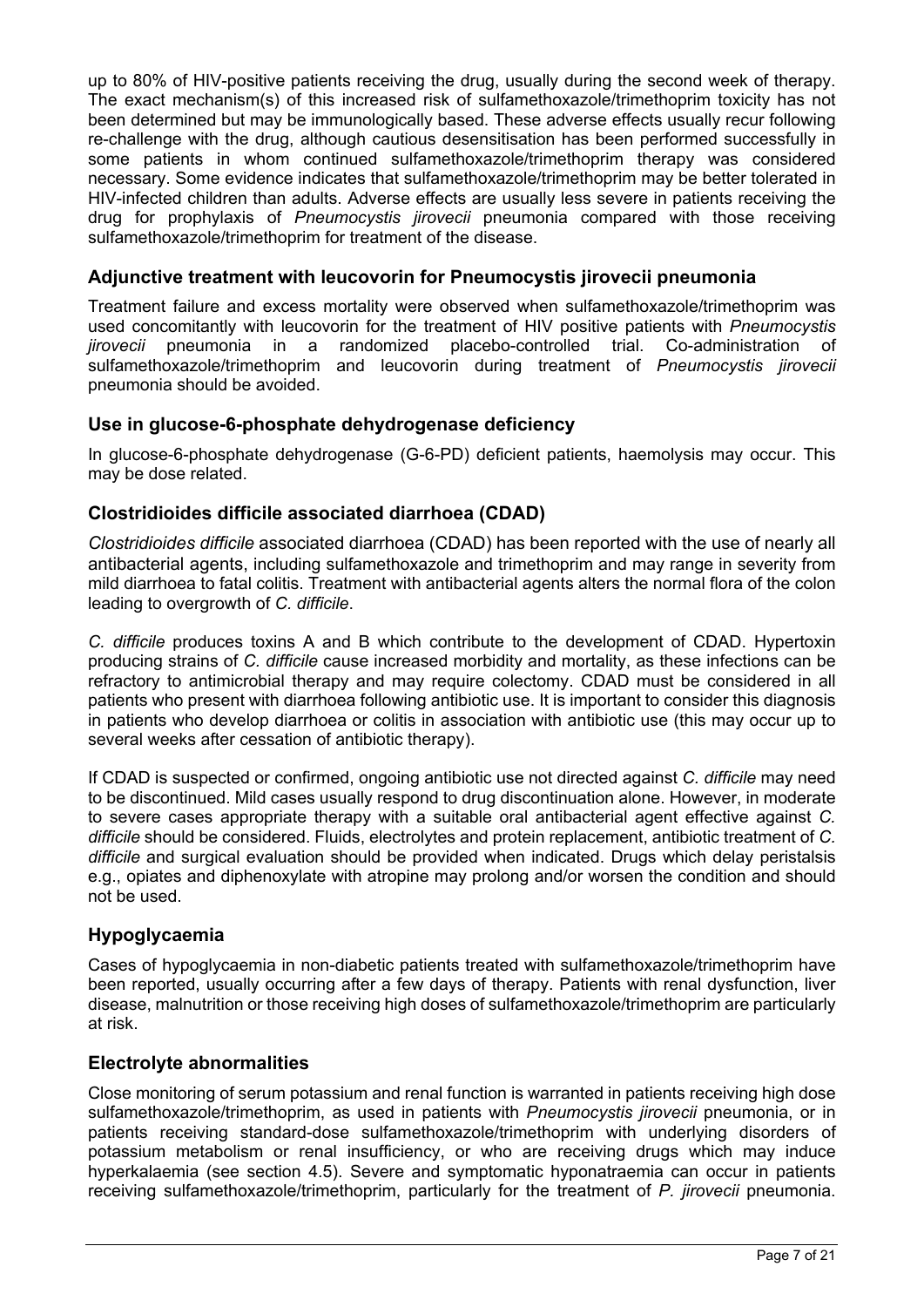Evaluation for hyponatremia and appropriate correction is necessary in symptomatic patients to prevent life-threatening complications.

Patients who are "slow acetylators" may be more prone to idiosyncratic reactions to sulfonamides.

#### **Laboratory tests**

Complete blood counts should be done frequently in patients receiving sulfamethoxazole/trimethoprim; if a significant reduction in the count of any formed blood element is noted, sulfamethoxazole/trimethoprim should be discontinued.

### **Folate deficiency**

Because of the possible interference with folate metabolism, regular monthly blood counts are advisable in patients on long-term therapy, in those who are predisposed to folate deficiency (i.e. the elderly, chronic alcoholics and those with rheumatoid arthritis), in malabsorption syndromes, malnutrition states or during the treatment of epilepsy with anticonvulsant drugs such as phenytoin, primidone and barbiturates. Folic acid may be administered during sulfamethoxazole/trimethoprim therapy and will not interfere with the drugs antibacterial effect. Megaloblastic anaemia and occasionally neutropenia and thrombocytopenia may be reversed by administration of calcium leucovorin (folinic acid). If signs of bone marrow suppression occur in patients receiving sulfamethoxazole/trimethoprim, leucovorin may be administered.

#### **Phenylalanine metabolism**

Trimethoprim has been noted to impair phenylalanine metabolism but this is of no significance in phenylketonuric patients on appropriate dietary restriction.

### **Porphyria and hypothyroidism**

As with all drugs containing sulfonamides, caution is advisable in patients with porphyria or thyroid dysfunction.

### **Use in renal impairment**

In renal impairment, a reduced or less frequent dosage is recommended in order to avoid accumulation of trimethoprim in the blood. Non-ionic diffusion is the main factor in the renal handling of trimethoprim, and as renal failure advances, trimethoprim excretion decreases. For such patients, serum assays are necessary

Patients with severe renal impairment who are receiving sulfamethoxazole/trimethoprim should be closely monitored for symptoms and signs of toxicity such as nausea, vomiting and hyperkalaemia. Sulfamethoxazole/trimethoprim should be given with caution to patients with impaired renal function and to those with underlying disorders such as: possible folate deficiency; hypoglycaemia; electrolyte abnormalities (hyperkalaemia).

Urinalysis with careful microscopic examination and renal function tests should be performed frequently, particularly for those patients with impaired renal function. Adequate fluid intake must be maintained in order to prevent crystalluria and stone formation. In patients with renal impairment, a reduced or less frequent dosage is recommended to avoid accumulation of trimethoprim in the blood.

### **Use in the elderly**

The use of sulfamethoxazole/trimethoprim in elderly patients carries an increased risk of severe adverse reactions. In rare instances fatalities have occurred. The risk of severe adverse reactions is particularly greater when complicating conditions exist, e.g. impaired kidney and/or liver function, possible folate deficiency, or concomitant use of other medicines. Severe skin reactions, or generalised bone marrow suppression (see section 4.8) or a specific decrease in platelets (with or without purpura) and hyperkalaemia are the most frequently reported severe adverse reactions in elderly patients. In those concurrently receiving certain diuretics, primarily thiazides, an increased incidence of thrombocytopenia with purpura has been reported. Increased digoxin blood levels can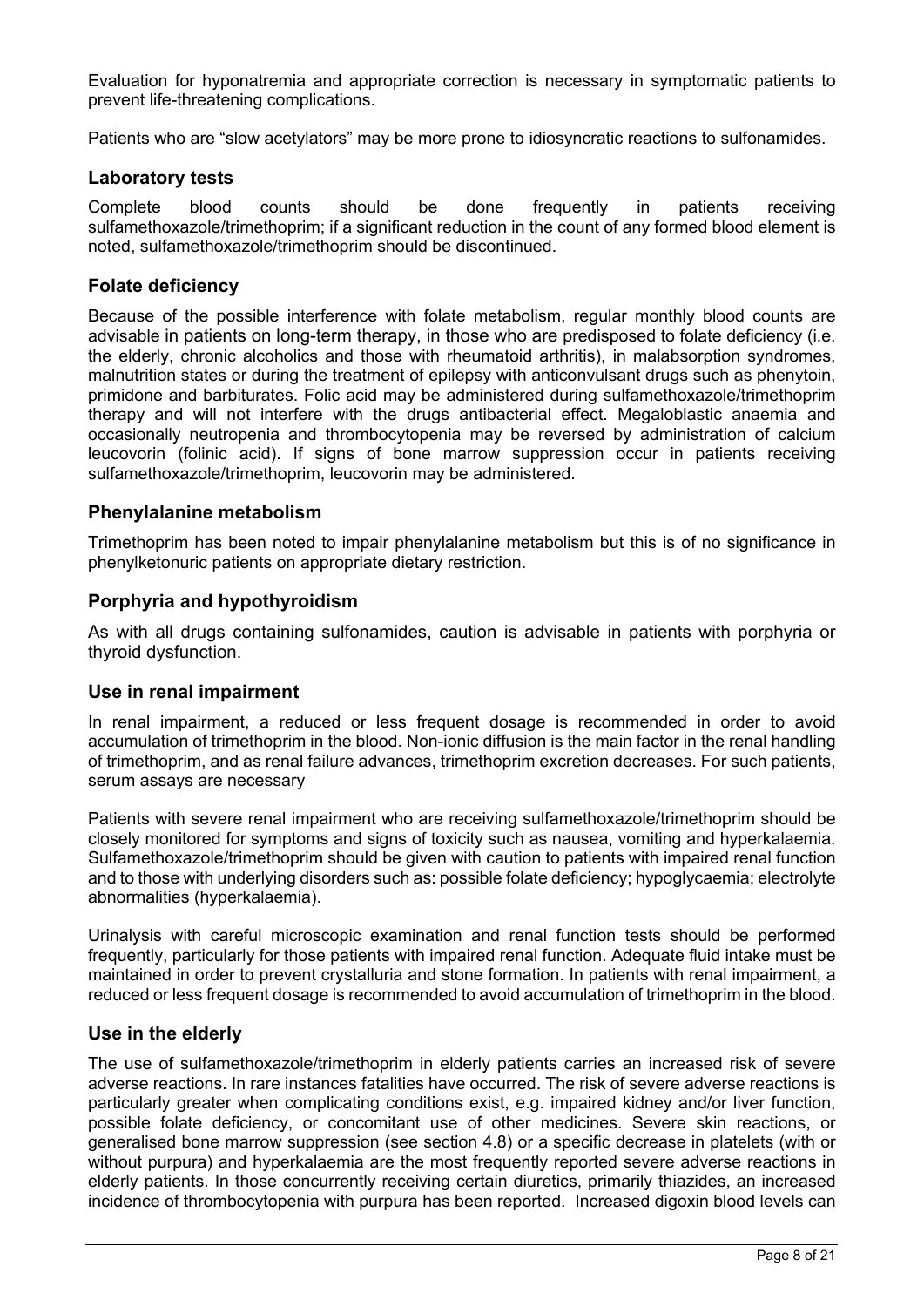occur with concomitant sulfamethoxazole/trimethoprim therapy, especially in elderly patients. Serum digoxin levels should be monitored. Haematological changes indicative of folic acid deficiency may occur in elderly patients. These effects are reversible by folinic acid therapy. Appropriate dosage adjustments should be made for patients with impaired kidney function and duration of use should be as short as possible to minimise risks of undesired reactions (see section 4.2). The trimethoprim component of sulfamethoxazole/trimethoprim medicines may cause hyperkalaemia when administered to patients with underlying disorders of potassium metabolism, with renal insufficiency, or when given concomitantly with drugs known to induce hyperkalaemia, such as angiotensin converting enzyme inhibitors. Close monitoring of serum potassium is warranted in these patients. Discontinuation of sulfamethoxazole/trimethoprim treatment is recommended to help lower potassium serum levels.

In view of the increased risk of severe adverse reactions in the elderly, consideration should be given to whether sulfamethoxazole/trimethoprim is the antibacterial of choice in this age group.

# **Paediatric population**

See sections 4.2 and 4.3.

## **Effects on laboratory tests**

Two laboratory procedures, namely the *Lactobacillus casei* serum folate assay and the *L. leishmanii* serum vitamin  $B_{12}$  assay are affected by sulfamethoxazole/trimethoprim.

Sulfamethoxazole/trimethoprim, specifically the trimethoprim component, can interfere with a serum methotrexate assay as determined by the competitive binding protein technique when a bacterial dihydrofolate reductase is used as the binding protein. No interference occurs, however, if methotrexate is measured by a radioimmunoassay.

The presence of sulfamethoxazole and trimethoprim may also interfere with the Jaffe alkaline picrate reaction assay for creatinine, resulting in overestimations of about 10% of the range of normal values.

### **Interaction with laboratory tests:**

Trimethoprim may interfere with the estimation of serum/plasma creatinine when the alkaline picrate reaction is used. This may result in overestimation of serum/plasma creatinine of the order of 10%. The creatinine clearance is reduced: the renal tubular secretion of creatinine is decreased from 23% to 9% whilst the glomerular filtration remains unchanged.

### **Other**

As with other sulfonamide preparations, critical appraisal of benefit versus risk should be made in patients with liver damage, renal damage, urinary obstruction, blood dyscrasias, severe allergies or bronchial asthma.

The possibility of superinfection with a non-sensitive organism should be borne in mind.

Sulfamethoxazole/trimethoprin should not be used in the treatment of streptococcal pharyngitis due to Group A beta-haemolytic *streptococci*; eradication of these organisms from the oropharynx is less effective than with penicillin.

Sulfamethoxazole/trimethoprim has been associated with metabolic acidosis when other possible underlying causes have been excluded. Close monitoring is always advisable when metabolic acidosis is suspected.

Except under careful supervision sulfamethoxazole/trimethoprin should not be given to patients with serious haematological disorders (see section 4.8). Sulfamethoxazole/trimethoprim has been given to patients receiving cytotoxic therapy with little or no additional effect on the bone marrow or peripheral blood.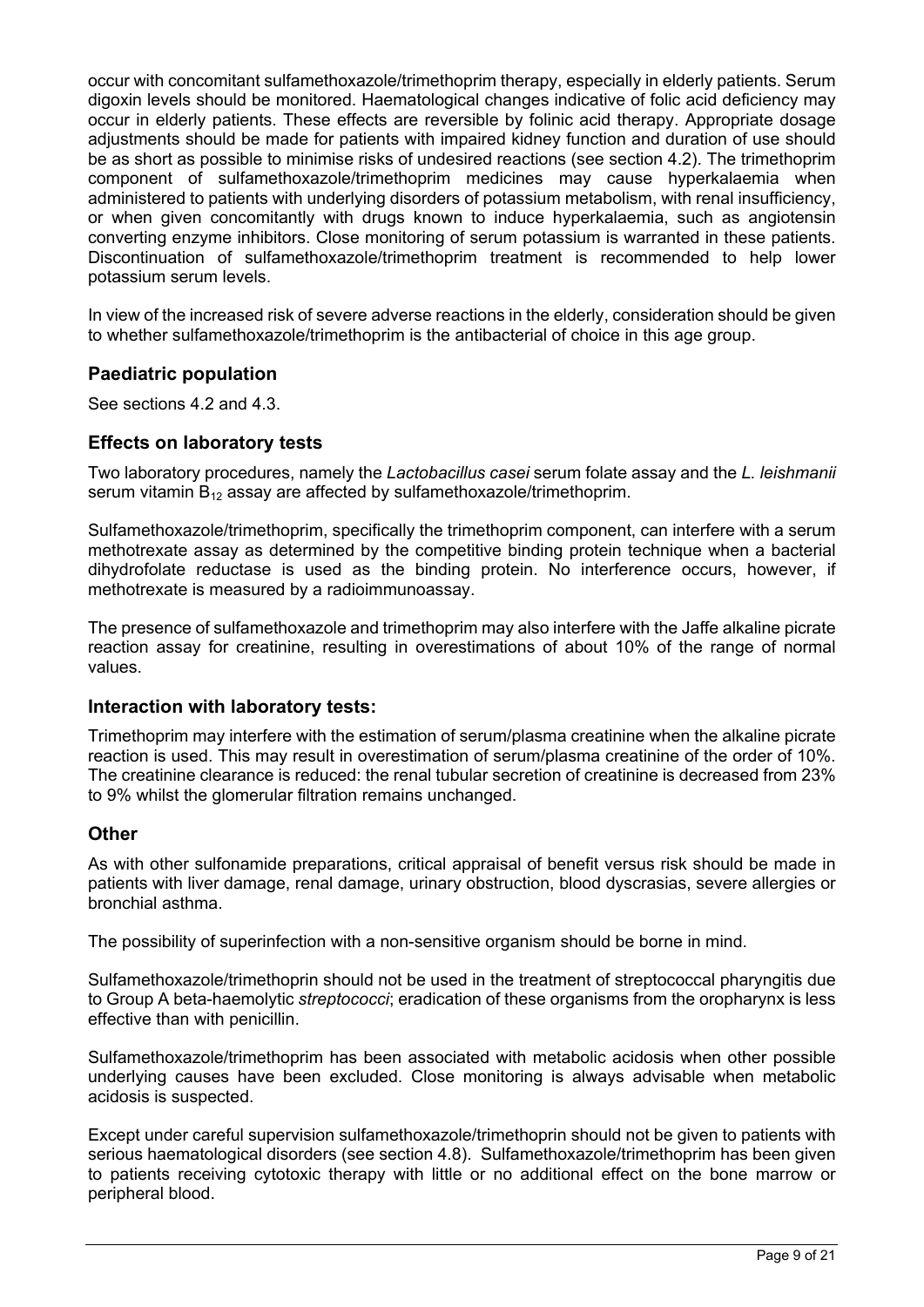The combination of antibiotics in sulfamethoxazole/trimethoprim should only be used where, in the judgement of the physician, the benefits of treatment outweigh any possible risk; consideration should be given to the use of a single effective antibacterial agent.

# *4.5 Interaction with other medicines and other forms of interaction*

# **Methotrexate:**

Sulfonamides such as sulfamethoxazole may displace methotrexate from protein binding sites and can compete with the renal transport of methotrexate, thereby increasing free methotrexate levels. Cases of pancytopenia have been reported in patients taking the combination of sulfamethoxazole/trimethoprim and methotrexate.

If sulfamethoxazole/trimethoprim combination is considered appropriate therapy in patients receiving other anti-folate drugs such as methotrexate, a folate supplement should be considered (see section 4.4).

Trimethoprim interferes with assays for serum methotrexate when dihydrofolate reductase from *Lactobacilius casei* is used in the assay. No interference occurs if methotrexate is measured by radioimmuno assay.

## **Para-aminobenzoic acid (PABA) or its derivatives**

May antagonise the antibacterial effects of sulfamethoxazole.

### **Warfarin/anticoagulants**

Anticoagulant activity may be increased by concurrent treatment with sulfamethoxazole/trimethoprim. It has been reported that sulfamethoxazole/trimethoprim may prolong the prothrombin time in patients who are receiving the anticoagulant warfarin (a CYP2C9 substrate). This interaction should be kept in mind when sulfamethoxazole/trimethoprim is given to patients already on anticoagulant therapy, and the coagulation time should be reassessed.

### **Phenytoin**

Increased effects and side effects of phenytoin (folate deficiencies) could occur when sulfamethoxazole/trimethoprim is given concurrently. Sulfamethoxazole/trimethoprim may inhibit the hepatic metabolism of phenytoin (a CYP2C9 substrate). Oral sulfamethoxazole/trimethoprim, given at a common clinical dosage, increased the half-life of phenytoin by 39% and decreased the phenytoin metabolic clearance rate by 27%. When administering these drugs concurrently, one should be alert for possible excessive phenytoin effect (folate deficiencies). Close monitoring of the patient's condition and serum phenytoin levels is advisable.

### **Sulfonylurea hypoglycaemic agents**

Concomitant use may result in potentiation of hypoglycaemia in occasional patients.

### **Diuretics (thiazides):**

An increased risk of thrombocytopenia is reported when this combination is used in the elderly.

# **Ciclosporin**

Deterioration in renal function in patients with renal transplants. There have been reports of marked but reversible deterioration nephrotoxicity with co-administration of sulfamethoxazole/trimethoprim and cyclosporin in renal transplant recipients.

# **Pyrimethamine**

Occasional reports suggest that patients receiving pyrimethamine as malarial prophylaxis at doses in excess of 25 mg weekly may develop megaloblastic anaemia should sulfamethoxazole/trimethoprim be prescribed concurrently.

# **Digoxin**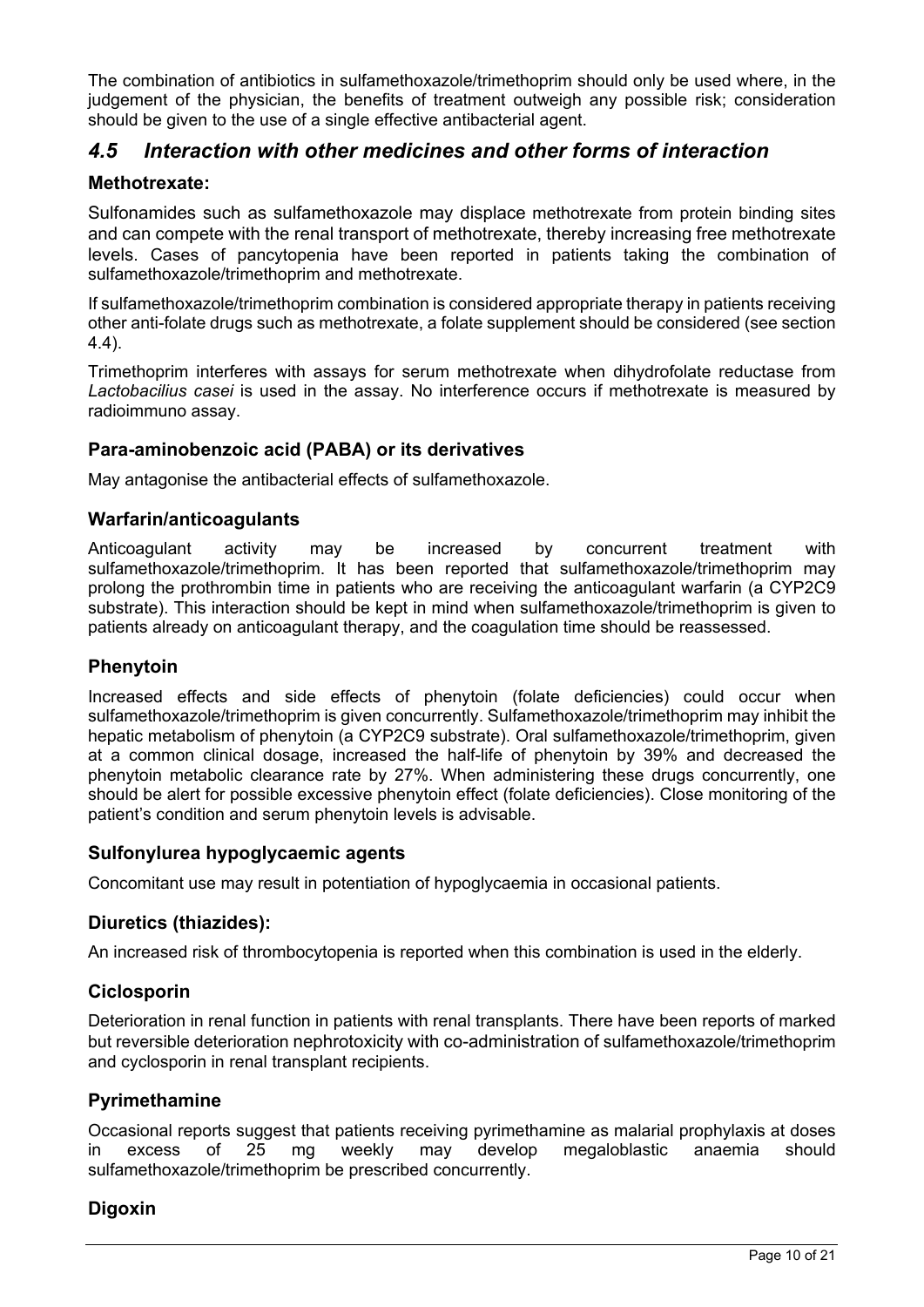Concomitant use of trimethoprim with digoxin has been shown to increase plasma digoxin levels in a proportion of elderly patients. Serum digoxin levels should be monitored.

## **Angiotensin converting enzyme inhibitors, angiotensin receptor blockers, potassium sparing diuretics, prednisolone**

Due to the potassium sparing effects of sulfamethoxazole/trimethoprim, caution should be used when other agents that increase serum potassium, such as angiotensin converting enzyme inhibitors, angiotensin receptor blockers and potassium-sparing diuretics and prednisolone are coadministered (see section 4.4). In the literature, two cases of hyperkalaemia in elderly patients have been reported after concomitant intake of sulfamethoxazole/trimethoprim and an angiotensin converting enzyme inhibitor.

## **Zidovudine**

In some situations, concomitant treatment with zidovudine may increase the risk of haematological adverse reactions to sulfamethoxazole/trimethoprim combination. If concomitant treatment is necessary, consideration should be given to monitoring of haematological parameters.

## **Tricyclic antidepressants**

The efficacy of tricyclic antidepressants can decrease when co-administered with sulfamethoxazole/trimethoprim.

## **Increased sulfamethoxazole blood levels**

Increased sulfamethoxazole blood levels may occur in patients who are also receiving urinary acidifiers, oral anticoagulants, phenylbutazone, oxyphenbutazone and indomethacin.

### **Cross sensitisation**

May exist between sulfamethoxazole/trimethoprim and some antithyroid agents, diuretics (acetazolamide and the thiazides) and oral hypoglycaemic drugs. Trimethoprim is an inhibitor of CYP2C8 as well as an OCT2 transporter. Sulfamethoxazole is an inhibitor of CYP2C9. Caution is recommended when sulfamethoxazole/trimethoprim is co-administered with drugs that are substrates of CYP2C8 and 2C9 or OCT2. Sulfamethoxazole/trimethoprim potentiates the effect of oral hypoglycaemics that are metabolised by CYP2C8 (e.g. pioglitazone, repaglinide, and rosiglitazone) or CYP2C9 (e.g. glipizide and glyburide) or eliminated renally via OCT2 (e.g. metformin). Additional monitoring of blood glucose may be warranted.

In the literature, a single case of toxic delirium has been reported after concomitant intake of sulfamethoxazole/trimethoprim and amantadine (an OCT2 substrate). Cases of interactions with other OCT2 substrates, memantine and metformin, have also been reported.

# **Dofetilide**

Concurrent administration is contraindicated (see section 4.3). Elevated plasma concentrations of dofetilide have been reported following concurrent administration of trimethoprim and dofetilide. Increased plasma concentrations of dofetilide may cause serious ventricular arrhythmias associated with QT interval prolongation, including *torsade de pointes*

### **Lamivudine**

Administration of trimethoprim/sulfamethoxazole 160 mg / 800 mg causes a 40% increase in lamivudine exposure because of the trimethoprim component. Lamivudine has no effect on the pharmacokinetics of trimethoprim or sulfamethoxazole.

# **Rifampicin**

Concurrent use of rifampicin and sulfamethoxazole/trimethoprim combination results in a shortening of the plasma half-life of trimethoprim after a period of about one week. This is not thought to be of clinical significance.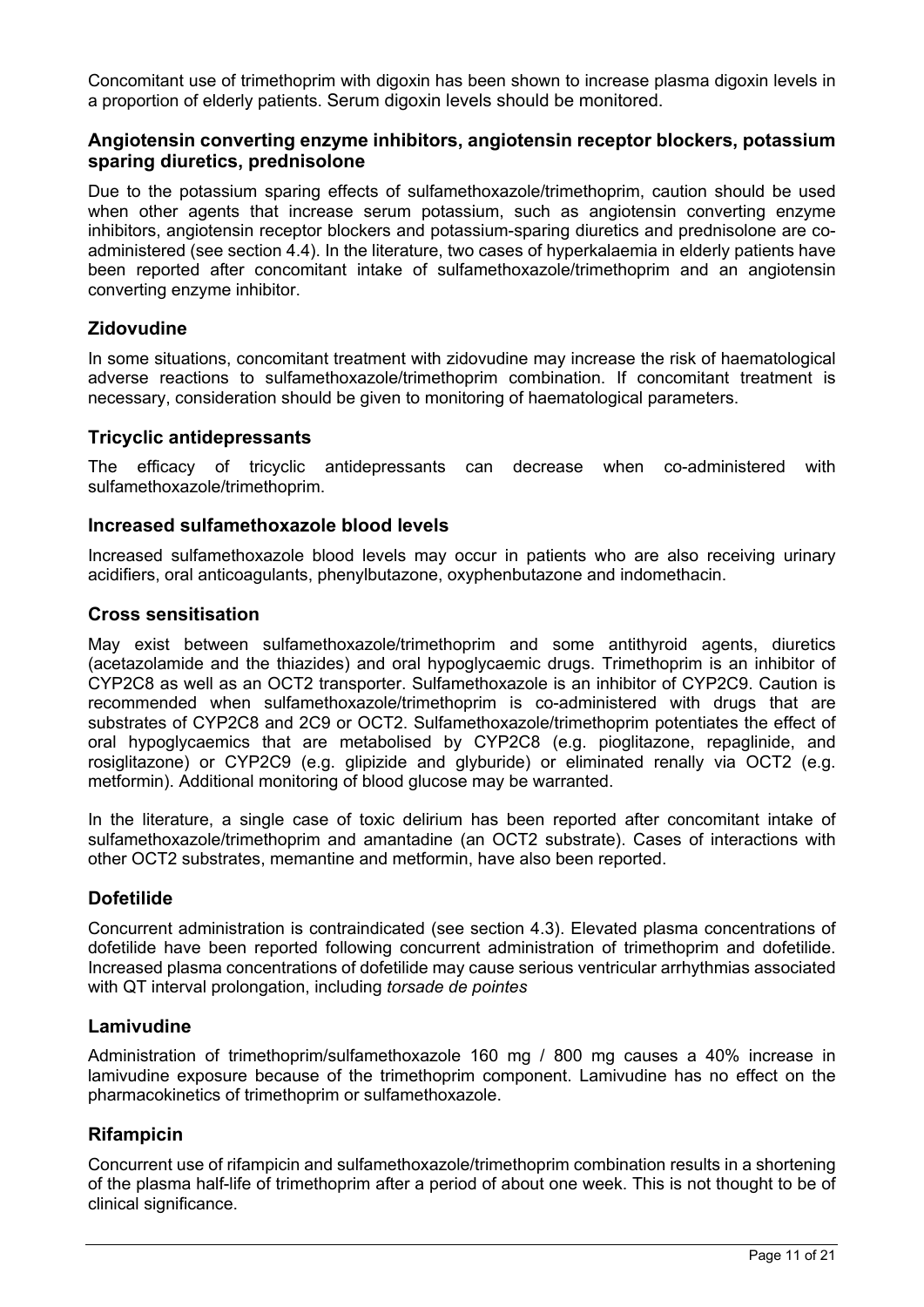# **Repaglinide**

Trimethoprim may increase the exposure of repaglinide which may result in hypoglycaemia.

# **Folinic acid**

Folinic acid supplementation has been shown to interfere with the antimicrobial efficacy of trimethoprim-sulfamethoxazole. This has been observed in *Pneumocystis jirovecii* pneumonia prophylaxis and treatment.

## **Contraceptives**

Oral contraceptive failures have been reported with antibiotics. The mechanism of this effect has not been elucidated. Women on treatment with antibiotics should temporarily use a barrier method in addition to the oral contraceptive or choose another method of contraception.

# **Azathioprine**

There are conflicting clinical reports of interactions between azathioprine and trimethoprimsulfamethoxazole, resulting in serious haematological abnormalities.

## **Others**

When trimethoprim is administered simultaneously with drugs that form cations at physiological pH, and are also partly excreted by active renal secretion (e.g. procainamide, amantadine), there is the possibility of competitive inhibition of this process which may lead to an increase in plasma concentration of one or both of the drugs.

# *4.6 Fertility, pregnancy and lactation*

## **Fertility**

No adverse effects on fertility or general reproductive performance were observed in rats given oral dosages as high as 70 mg/kg/day trimethoprim plus 350 mg/kg/day sulfamethoxazole, doses roughly two times the recommended human daily dose on a body surface area basis.

# **Pregnancy**

Category C - *Drugs which, owing to their pharmacological effects, have caused or may be suspected of causing, harmful effects on the human foetus or neonate without causing malformations. These effects may be reversible.*

If sulfamethoxazole/trimethoprim is used during pregnancy, or if the patient becomes pregnant while taking this drug, the patient should be advised of the potential hazards to the foetus.

Sulfonamides may cause kernicterus in babies during the first month of life by displacing bilirubin from plasma albumin. Sulfonamides should therefore be avoided as far as possible during the last month of pregnancy.

Trimethoprim may interfere with folic acid metabolism and animal experiments have shown that administration of very high doses of trimethoprim during organ development may give rise to birth defects typical of folic acid antagonism. If a trimethoprim-sulfonamide combination is given during pregnancy, folic acid supplementation may be required. Because trimethoprim and sulfamethoxazole may interfere with folic acid metabolism, Sulfamethoxazole/trimethoprim should be used during pregnancy only if the potential benefit justifies the potential risk to the foetus (see section 4.4).

### *Human data*

While there are no large prospective, well-controlled studies in pregnant women and their babies, some retrospective epidemiologic studies suggest an association between first trimester exposure to sulfamethoxazole/trimethoprim with an increased risk of congenital malformations, particularly neural tube defects, cardiovascular abnormalities, urinary tract defects, oral clefts, and club foot.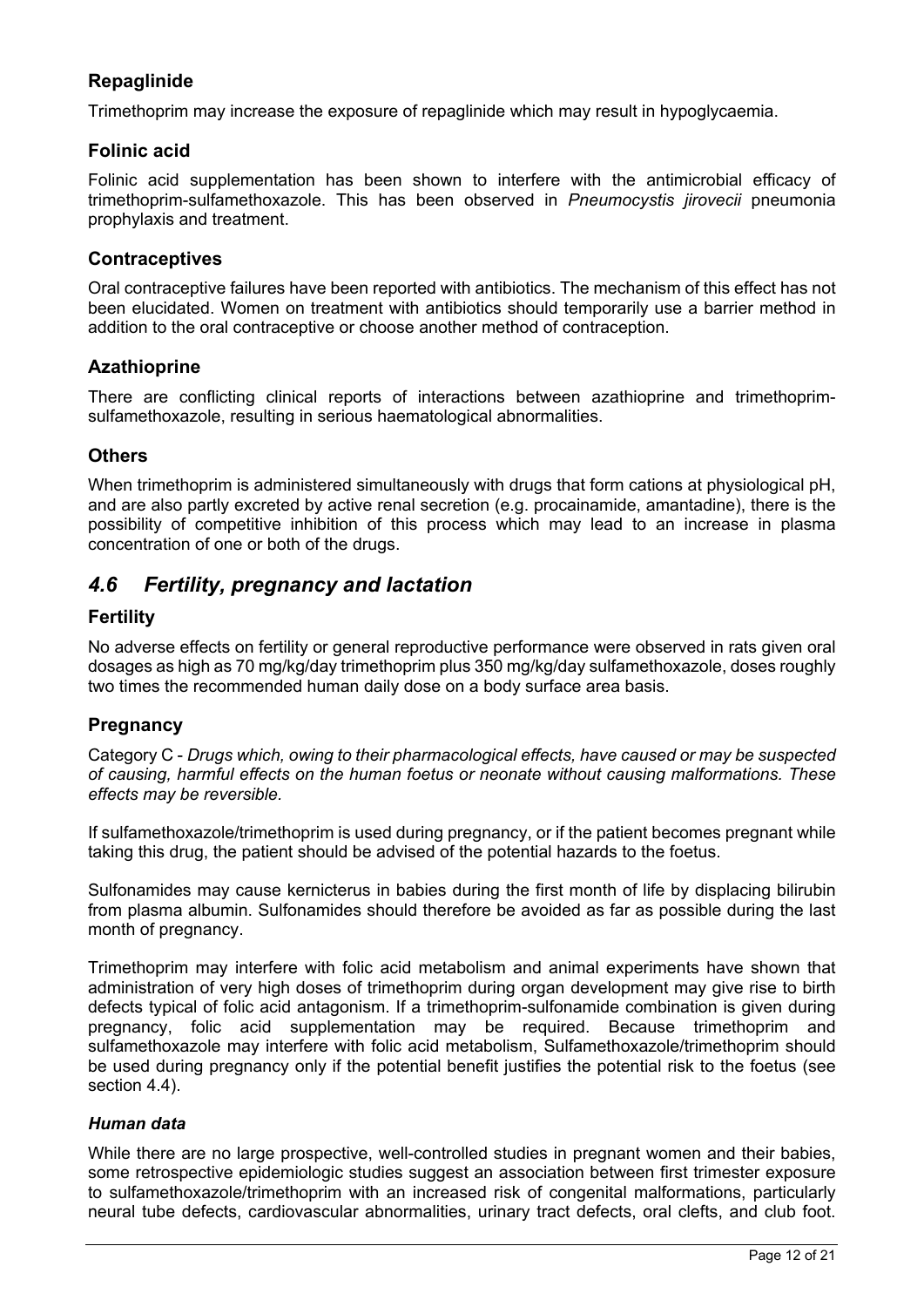These studies, however, were limited by the small number of exposed cases and the lack of adjustment for multiple statistical comparisons and confounders. These studies are further limited by recall, selection, and information biases, and by limited generalisability of their findings. Lastly, outcome measures varied between studies, limiting cross-study comparisons.

Alternatively, other epidemiologic studies did not detect statistically significant associations between sulfamethoxazole/trimethoprim exposure and specific malformations. A retrospective study reported the outcome of 186 pregnancies during which the mother received either placebo or trimethoprim and sulfamethoxazole. The incidence of congenital abnormalities was 4.5% (3 of 66) in those who received placebo and 3.3% (4 of 120) in those receiving trimethoprim and sulfamethoxazole. There were no abnormalities in the 10 children whose mothers received the drug during the first trimester.

In a separate survey, no congenital abnormalities were found in 35 children whose mothers had received oral trimethoprim and sulfamethoxazole at the time of conception or shortly thereafter.

# **Breast-feeding**

Levels of sulfamethoxazole/trimethoprim in breast milk are approximately 2-5% of the recommended daily dose for infants over 2 months of age. Although the quantity of sulfamethoxazole/trimethoprim ingested by a breast-fed infant is small, caution should be exercised when administered to nursing women, especially when breastfeeding jaundiced, ill, stressed, or premature infants because of the potential risk of bilirubin displacement and kernicterus, and it is recommended that the age of the infant be considered and the possible risks be balanced against the expected therapeutic effect.

# *4.7 Effects on ability to drive and use machines*

There have been no studies to investigate the effect of sulfamethoxazole/trimethoprim combinations on driving performance or the ability to operate machinery. Further, a detrimental effect on such activities cannot be predicted from the pharmacology of the drug. Nevertheless, the clinical status of the patient and the adverse events profile of sulfamethoxazole/trimethoprim combination should be borne in mind when considering the patients ability to operate machinery.

# *4.8 Undesirable effects*

The most common adverse effects are gastrointestinal disturbances (nausea, vomiting, anorexia) and allergic skin reactions (such as rash and urticaria).

**Fatalities, associated with the administration of sulfonamides although rare, have occurred due to severe reactions including Stevens-Johnson syndrome, toxic epidermal necrolysis, fulminant hepatic necrosis, agranulocytosis, aplastic anaemia, other blood dyscrasias hypersensitivity of the respiratory tract, acute and delayed lung injury, and circulatory shock (see section 4.4). Sulfamethoxazole/trimethoprim should be discontinued if a skin rash appears. Clinical signs such as rash, sore throat, fever, arthralgia, cough, shortness of breath, pallor, purpura or jaundice may be early indications of serious reactions.**

Adverse reactions have been reported in approximately 5 to7% of patients treated in the published literature. In general, the adverse reactions correspond to those of a sulfonamide of moderately low toxicity.

# **Tabulated list of adverse reactions**

The following convention has been used for the classification of adverse events in terms of frequency:

Very common ≥ 1/10, Common  $\geq 1/100$  and  $\leq 1/10$ , Uncommon ≥ 1/1000 and < 1/100, Rare ≥ 1/10,000 and < 1/1000, Very rare < 1/10,000, Not known – cannot be estimated from the available data.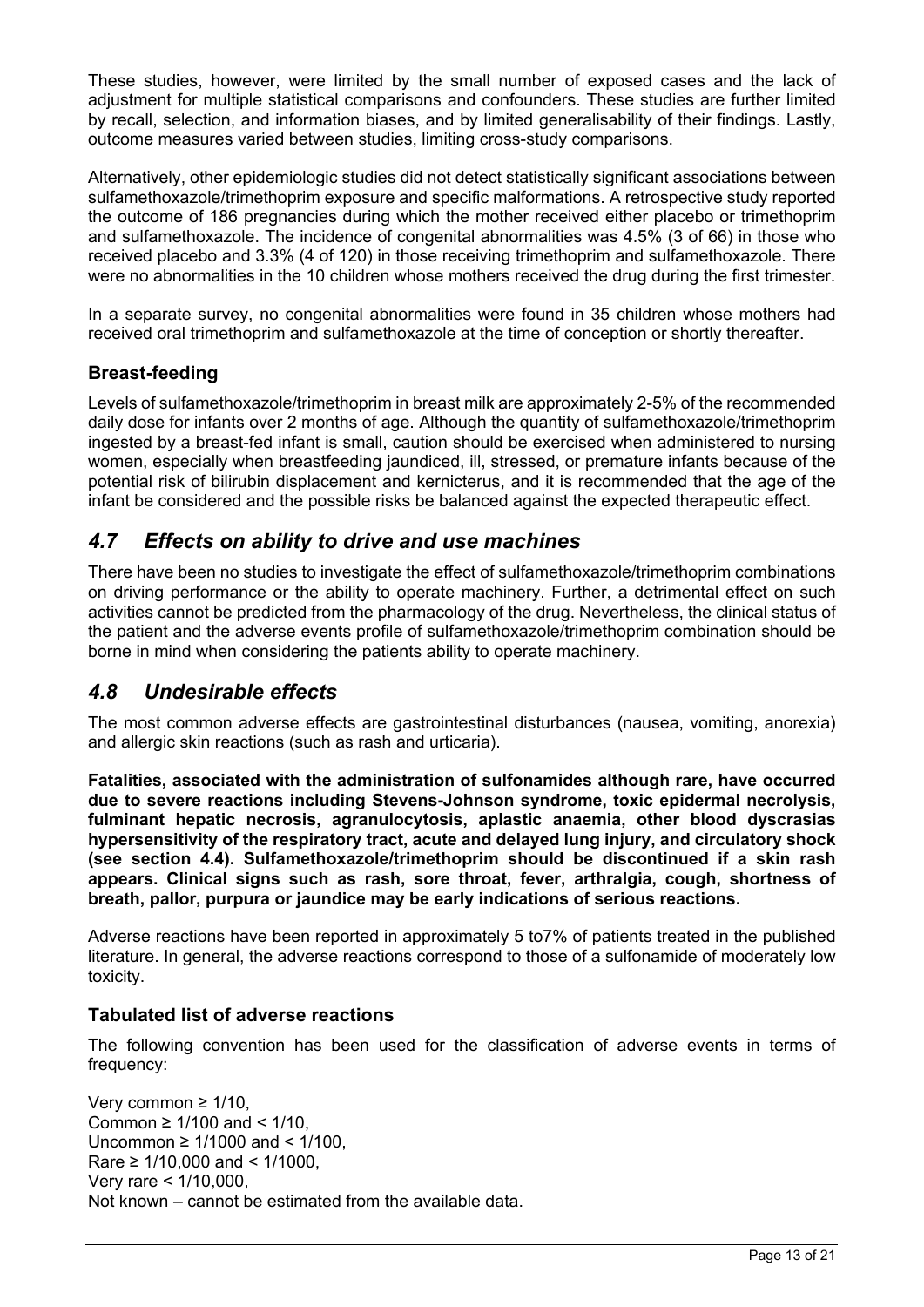| <b>System Organ Class</b>                                | <b>Frequency</b>   | <b>Side Effects</b>                                                                                                                                                                                                                                                                                                                                                                                                                                   |
|----------------------------------------------------------|--------------------|-------------------------------------------------------------------------------------------------------------------------------------------------------------------------------------------------------------------------------------------------------------------------------------------------------------------------------------------------------------------------------------------------------------------------------------------------------|
| Infections and infestations                              | Common             | Overgrowth fungal                                                                                                                                                                                                                                                                                                                                                                                                                                     |
|                                                          | Very rare          | Pseudomembranous colitis                                                                                                                                                                                                                                                                                                                                                                                                                              |
| Blood and lymphatic system<br>disorders                  | Very rare          | Leucopenia, neutropenia, thrombocytopenia,<br>agranulocytosis, anaemia megaloblastic,<br>aplastic anaemia, haemolytic anaemia,<br>methaemoglobinaemia, eosinophilia, purpura,<br>haemolysis in certain susceptible G-6-PD<br>deficient patients                                                                                                                                                                                                       |
| Immune system disorders                                  | Very rare          | anaphylactic<br>sickness,<br>reaction,<br>Serum<br>allergic myocarditis, hypersensitivity vasculitis<br>Henoch-Schoenlein<br>resembling<br>purpura,<br>periarteritis<br>nodosa,<br>lupus<br>systemic<br>erythromatosus<br>Severe hypersensitivity reactions associated<br>with Pneumocystis jirovecii pneumonia*, rash,<br>neutropenia,<br>thrombocytopenia,<br>pyrexia,<br>hepatic enzyme increased, hyperkalaemia,<br>hyponatraemia, rhabdomyolysis |
| Metabolism<br>nutrition<br>and                           | <b>Very Common</b> | Hyperkalaemia                                                                                                                                                                                                                                                                                                                                                                                                                                         |
| disorders                                                | Very rare          | Hypoglycaemia, hyponatraemia,<br>decrease<br>appetite, metabolic acidosis                                                                                                                                                                                                                                                                                                                                                                             |
| Psychiatric disorders                                    | Very rare          | Depression, hallucination                                                                                                                                                                                                                                                                                                                                                                                                                             |
|                                                          | Unknown            | Psychotic disorder                                                                                                                                                                                                                                                                                                                                                                                                                                    |
| Nervous system disorders                                 | Common             | Headache                                                                                                                                                                                                                                                                                                                                                                                                                                              |
|                                                          | Very rare          | Meningitis<br>aseptic,<br>seizures,<br>neuropathy<br>peripheral, ataxia, dizziness                                                                                                                                                                                                                                                                                                                                                                    |
| Ear and labyrinth disorders                              | Very rare          | Vertigo, tinnitus                                                                                                                                                                                                                                                                                                                                                                                                                                     |
| Eye disorders                                            | Very rare          | <b>Uveitis</b>                                                                                                                                                                                                                                                                                                                                                                                                                                        |
| Respiratory,<br>thoracic<br>and<br>mediastinal disorders | Very rare          | Cough, dyspnoea, lung infiltration                                                                                                                                                                                                                                                                                                                                                                                                                    |
| Gastrointestinal disorders                               | Common             | Nausea, diarrhoea                                                                                                                                                                                                                                                                                                                                                                                                                                     |
|                                                          | Uncommon           | Vomiting                                                                                                                                                                                                                                                                                                                                                                                                                                              |
|                                                          | Very rare          | Glossitis, stomatitis, pancreatitis                                                                                                                                                                                                                                                                                                                                                                                                                   |
| Hepatobiliary disorders                                  | Very rare          | Jaundice cholestatic, hepatic necrosis<br>Transaminases increased; blood<br>bilirubin<br>increased.                                                                                                                                                                                                                                                                                                                                                   |
| Skin and subcutaneous tissue                             | Common             | Rash                                                                                                                                                                                                                                                                                                                                                                                                                                                  |
| disorders                                                | Very rare          | Photosensitivity<br>reaction,<br>dermatitis<br>exfoliative, angioedema, fixed drug eruption,<br>multiforme,<br>Stevens-Johnson<br>erythema<br>syndrome (SJS), toxic epidermal necrolysis<br>(TEN), acute generalised exanthematous<br>pustulosis (AGEP),                                                                                                                                                                                              |
|                                                          | Not known          | Acute febrile neutrophilic dermatosis (Sweet's<br>syndrome), drug reaction with eosinophilia<br>and systemic symptoms (DRESS)                                                                                                                                                                                                                                                                                                                         |
| Musculoskeletal and<br>connective tissue disorders       | Very rare          | Arthralgia, myalgia                                                                                                                                                                                                                                                                                                                                                                                                                                   |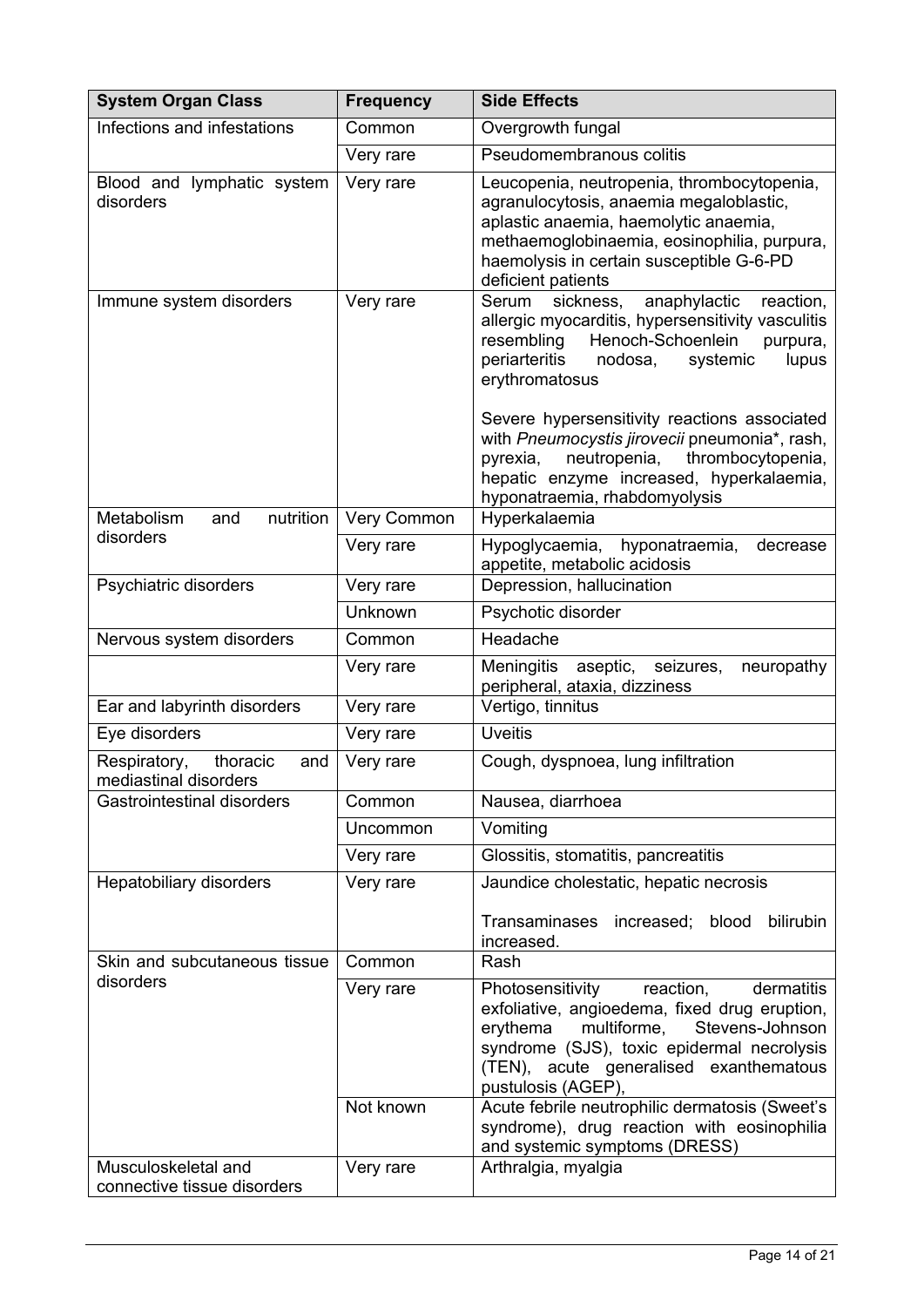| <b>System Organ Class</b>   | <b>Frequency</b> | <b>Side Effects</b>                                                                                                                     |
|-----------------------------|------------------|-----------------------------------------------------------------------------------------------------------------------------------------|
| Renal and urinary disorders | Very rare        | Renal impairment (sometimes reported as<br>renal failure), tubulointerstitial nephritis and<br>uveitis syndrome, renal tubular acidosis |

See description of selected adverse events.

# **Description of selected adverse reactions**

# **Gastrointestinal disorders**

Nausea and vomiting are the most frequent gastrointestinal reactions to sulfamethoxazole/trimethoprim, but glossitis, stomatitis, abdominal pain, pancreatitis, pseudomembranous colitis and diarrhoea have also been reported.

# **Blood and lymphatic system disorders**

Haematological changes have been observed in some patients, particularly the elderly. The majority of these changes were mild, asymptomatic and proved reversible on withdrawal of the drug. The reported changes consist primarily of neutropenia and thrombocytopenia. Leucopenia, eosinophilia, megaloblastic anaemia, methaemoglobinaemia, hypothrombinaemia, aplastic anaemia, haemolytic anaemia, purpura, agranulocytosis, and bone marrow depression, have been observed less frequently.

Haematological toxicity may occur with increased frequency in folate-depleted patients including geriatric, malnourished, alcoholic, pregnant or debilitated patients; in patients receiving anti-folates (e.g. phenytoin or methotrexate) or diuretics; in patients with haemolysis or impaired renal function; and in patients receiving sulfamethoxazole/trimethoprim in high dosages and/or for prolonged periods (e.g. longer than 6 months). In geriatric patients receiving some diuretics (principally thiazides) and sulfamethoxazole/trimethoprim concomitantly, an increased incidence of thrombocytopenia with purpura has been reported. The risk of leucopenia, neutropenia and thrombocytopenia also appear to be increased in HIV-positive patients.

High doses of trimethoprim as used in patients with *Pneumocystis jirovecii* pneumonia induces progressive but reversible increase of serum potassium concentration in a substantial number of patients. Even treatment with recommended doses may cause hyperkalaemia when trimethoprim is administered to patients with underlying disorders of potassium metabolism, with renal insufficiency, or if drugs known to induce hyperkalaemia are given concomitantly. Cases of hyponatraemia have also been reported (see section 4.4).

Fatalities have been recorded in at-risk patients and these patients should be observed carefully.

# **Immune system disorders**

Several cases of Stevens-Johnson syndrome (erythema multiforme bullosa) and Lyell's syndrome (toxic epidermal necrolysis) have been reported. Together with exfoliative dermatitis, serum sickness and allergic myocarditis, these are the most severe allergic reactions reported with sulfonamides alone, or in combination with trimethoprim. Other reported allergic and anaphylactoid reactions include angioedema, serum sickness-like syndrome, generalised allergic reactions, generalised skin eruptions, anaphylaxis, erythema multiforme, drug fever, chills Henoch-Schönlein purpura, pruritis, urticaria, periorbital oedema, corneal ring infiltrates, conjunctival and scleral redness and oedema, and photosensitivity. In addition, periarteritis nodosa, and a positive lupus erythematosus phenomenon, and systemic lupus erythromatosus have been reported.

Mild to moderate rashes, when they occur, usually appear within 7 to14 days after initiation of sulfamethoxazole/trimethoprim. Rashes are generally erythematous, maculopapular, morbilliform, and/or pruritic. Generalised pustular dermatosis and fixed drug eruption have also been reported. HIV-positive patients appear to be at particular risk of developing rash (usually diffuse, erythematous, and maculopapular) during sulfamethoxazole/trimethoprim therapy.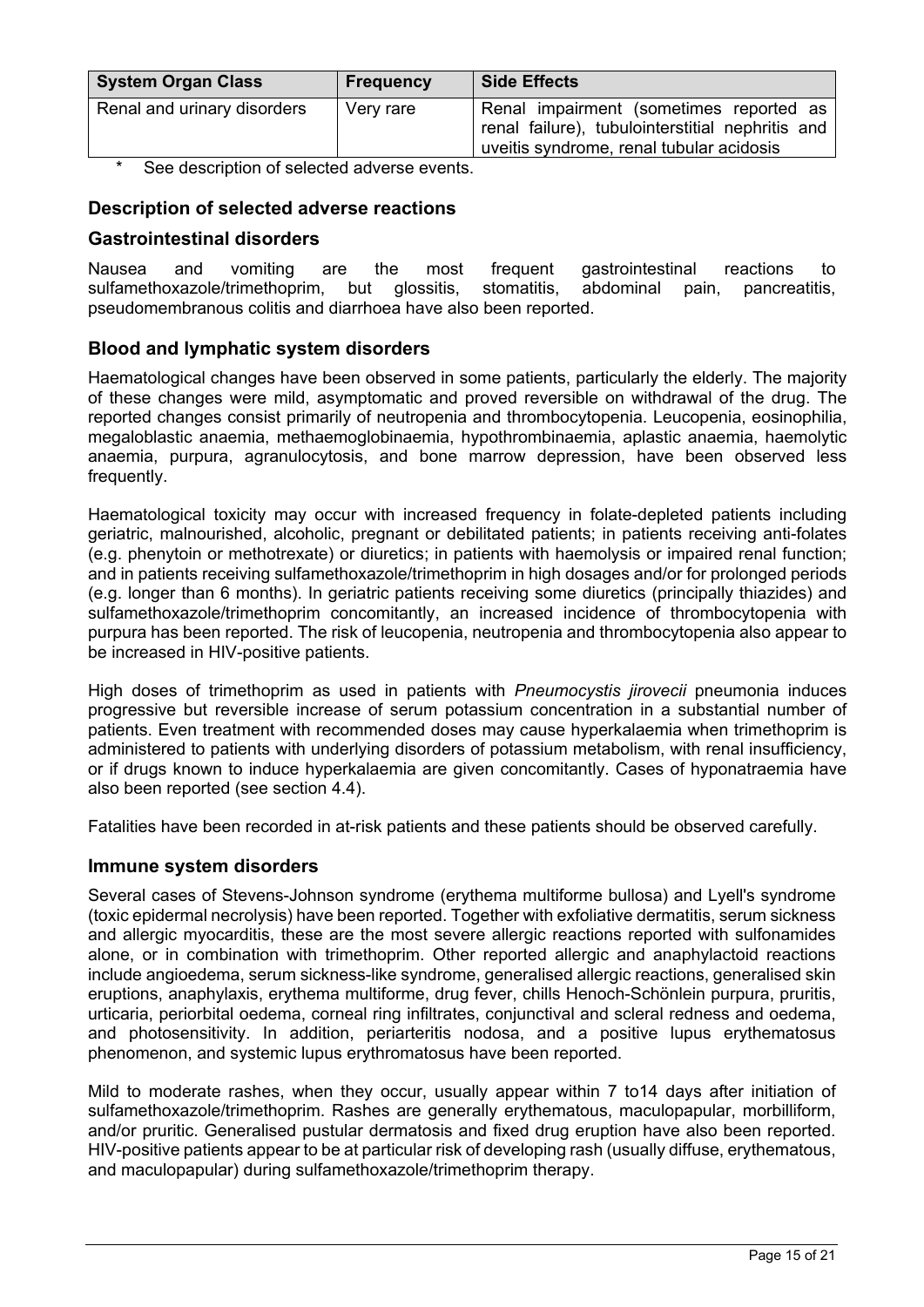# **Hepatobiliary disorders**

Hepatitis, hepatic changes (as indicated by abnormal elevations in alkaline phosphatase and serum transaminases levels), including cholestatic jaundice and hepatic necrosis have been reported rarely and may be fatal. Jaundice rarely occurs and has usually been mild and transient, frequently occurring in patients with a past history of infectious hepatitis. Elevation of bilirubin levels has also been reported.

# **Renal and urinary disorders**

Dysuria, oliguria, anuria, haematuria, urgency and functional kidney changes (as indicated by abnormal elevations in serum urea, serum creatinine and urine protein concentrations) have been reported occasionally. Renal failure, interstitial nephritis and nephrotoxicity in association with ciclosporin have been reported. Crystalluria and stone formation have occurred in patients receiving sulfamethoxazole/trimethoprim.

## **Metabolism and nutrition disorders**

Anorexia.

High doses of trimethoprim as used in patients with *Pneumocystis jirovecii* pneumonia induces progressive but reversible increase of serum potassium concentration in a substantial number of patients. Even treatment with recommended doses may cause hyperkalaemia when trimethoprim is administered to patients with underlying disorders of potassium metabolism, with renal insufficiency, or if drugs known to induce hyperkalaemia are given concomitantly. Cases of hyponatraemia have also been reported (see section 4.4).

## **Nervous system disorders**

Aseptic meningitis, seizures, peripheral neuritis, ataxia, vertigo, tinnitus headache .fatigue. Tremor and other neurologic manifestations (e.g. ataxia, ankle clonus, apathy) developed during sulfamethoxazole/trimethoprim therapy in several HIV-positive patients; although such manifestations have also been associated with the underlying disease process, they resolved in these patients within 2-3 days after discontinuing the drug.

### **Psychiatric disorders**

Adverse nervous system effects of sulfamethoxazole/trimethoprim include, insomnia, apathy, nervousness, mental depression, and hallucinations.

### **Endocrine disorders**

The sulfonamides bear certain chemical similarities to some goitrogens, diuretics (acetazolamide and the thiazides), and oral hypoglycaemic agents. Cross-sensitivity may exist with these agents. Diuresis and hypoglycaemia has occurred rarely in patients receiving sulfonamides.

### **Musculoskeletal and connective tissue disorders**

Arthralgia, myalgia, muscle weakness. Cases of rhabdomyolysis have been reported with sulfamethoxazole/trimethoprim, mainly in AIDS patients.

### **Respiratory, thoracic and mediastinal disorders**

Cough, shortness of breath, pulmonary infiltrates, acute eosinophilic pneumonia, acute and delayed lung injury, interstitial lung disease, and acute respiratory failure. Epistaxis has been reported rarely.

### **Skin and subcutaneous tissue disorders**

Acute generalised exanthematous pustulosis (AGEP), acute febrile neutrophilic dermatosis have been reported with certain antibiotics. Alopecia has been reported rarely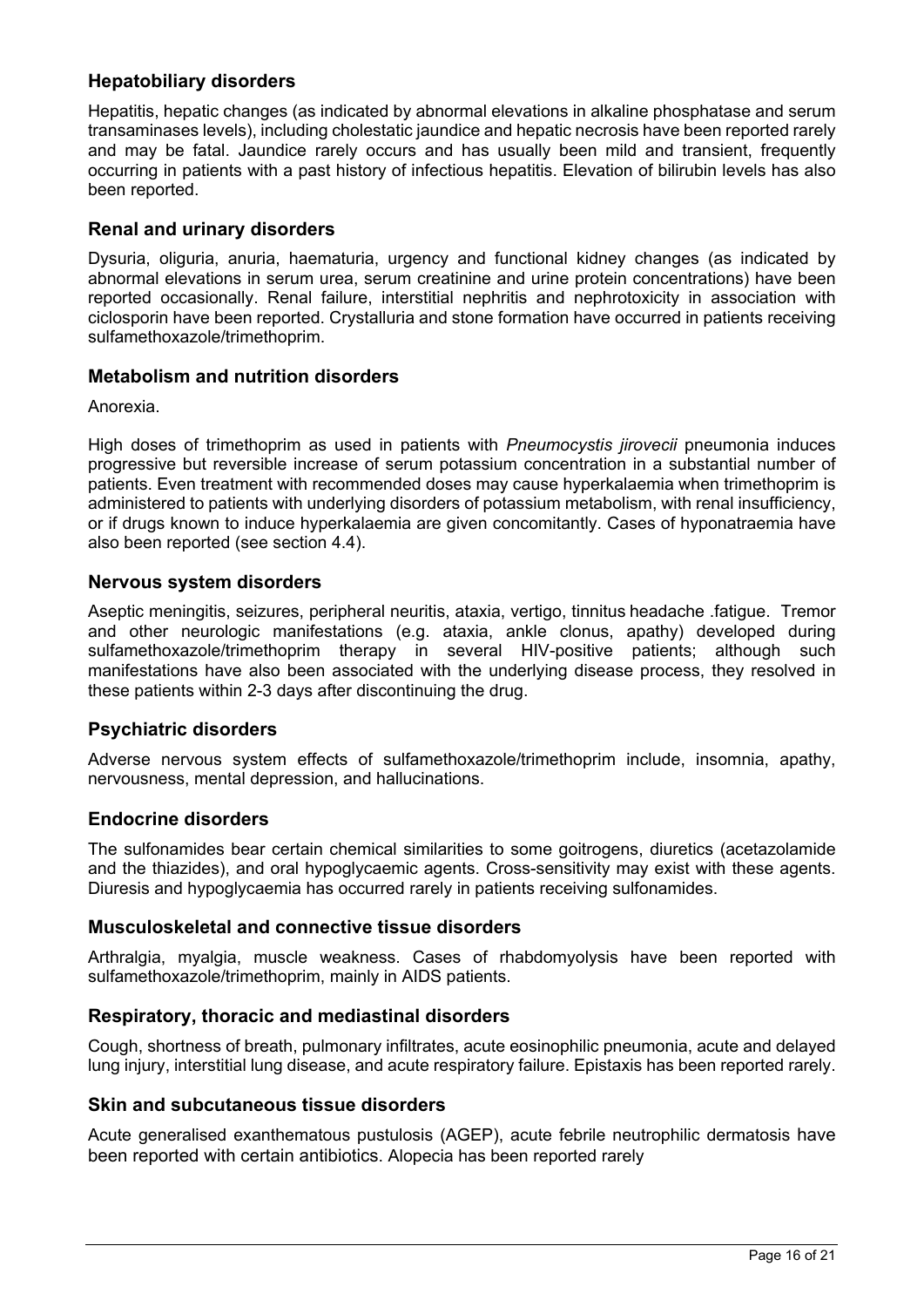# **Severe cutaneous adverse reactions (SCARs)**

Stevens-Johnson syndrome (SJS), toxic epidermal necrolysis (TEN), drug reaction with eosinophilia and systemic symptoms (DRESS), have been reported to be life-threatening (see Section 4.4).

### **Vascular disorders**

Hypotension

## **Eye disorders**

Vision problems have been reported rarely. Uveitis reported very rarely.

### **Post-marketing experience**

The following adverse reactions have been identified during post-approval use of sulfamethoxazole/trimethoprim. Because these reactions were reported voluntarily from a population of uncertain size, it is not possible to reliably estimate their frequency or establish a causal relationship to drug exposure:

- Thrombotic thrombocytopenia purpura
- Idiopathic thrombocytopenic purpura
- QT prolongation resulting in ventricular tachycardia and *torsade de pointes*.

### **Reporting of suspected adverse reactions**

Reporting suspected adverse reactions after authorisation of the medicine is important. It allows continued monitoring of the benefit/risk balance of the medicine. Healthcare professionals are asked to report any suspected adverse reactions https://nzphvc.otago.ac.nz/reporting.

# *4.9 Overdose*

### **Acute**

### **Symptoms**

Signs and symptoms of overdosage with include anorexia, colic, nausea, vomiting, dizziness, headache, drowsiness and unconsciousness. Pyrexia, haematuria and crystalluria may be noted. Blood dyscrasias and jaundice are potential late manifestations of overdosage. Signs of acute overdosage with trimethoprim include nausea, vomiting, dizziness, headache, mental depression, confusion, bone marrow depression.

### **Treatment**

Stop therapy. Treatment of overdose is supportive and symptomatic care. Force fluids orally or parenterally if renal function is normal. In extreme overdosage in patients with impaired renal function, consider haemodialysis which is moderately effective in removing sulfamethoxazole and trimethoprim. Acidification of the urine will increase renal elimination of trimethoprim. The patient should be monitored with blood counts and appropriate blood chemistries, including electrolytes. If a significant blood dyscrasia or jaundice occurs, specific therapy should be instituted for these complications. Peritoneal dialysis is ineffective.

No known antidote for sulfonamide poisoning exists, however, calcium folinate (the equivalent of 3 mg to 6 mg folinic acid intramuscularly for 5 to 7 days) is an effective antidote for adverse effects in the haemopoietic system caused by trimethoprim.

### **Chronic**

Use of sulfamethoxazole/trimethoprim at high doses and/or for extended periods of time may cause bone marrow depression manifested as thrombocytopenia, leukopenia, and/or megaloblastic anaemia. If signs of bone marrow depression occur, the patient should be given leucovorin; 5 to 15 mg leucovorin daily has been recommended by some investigators.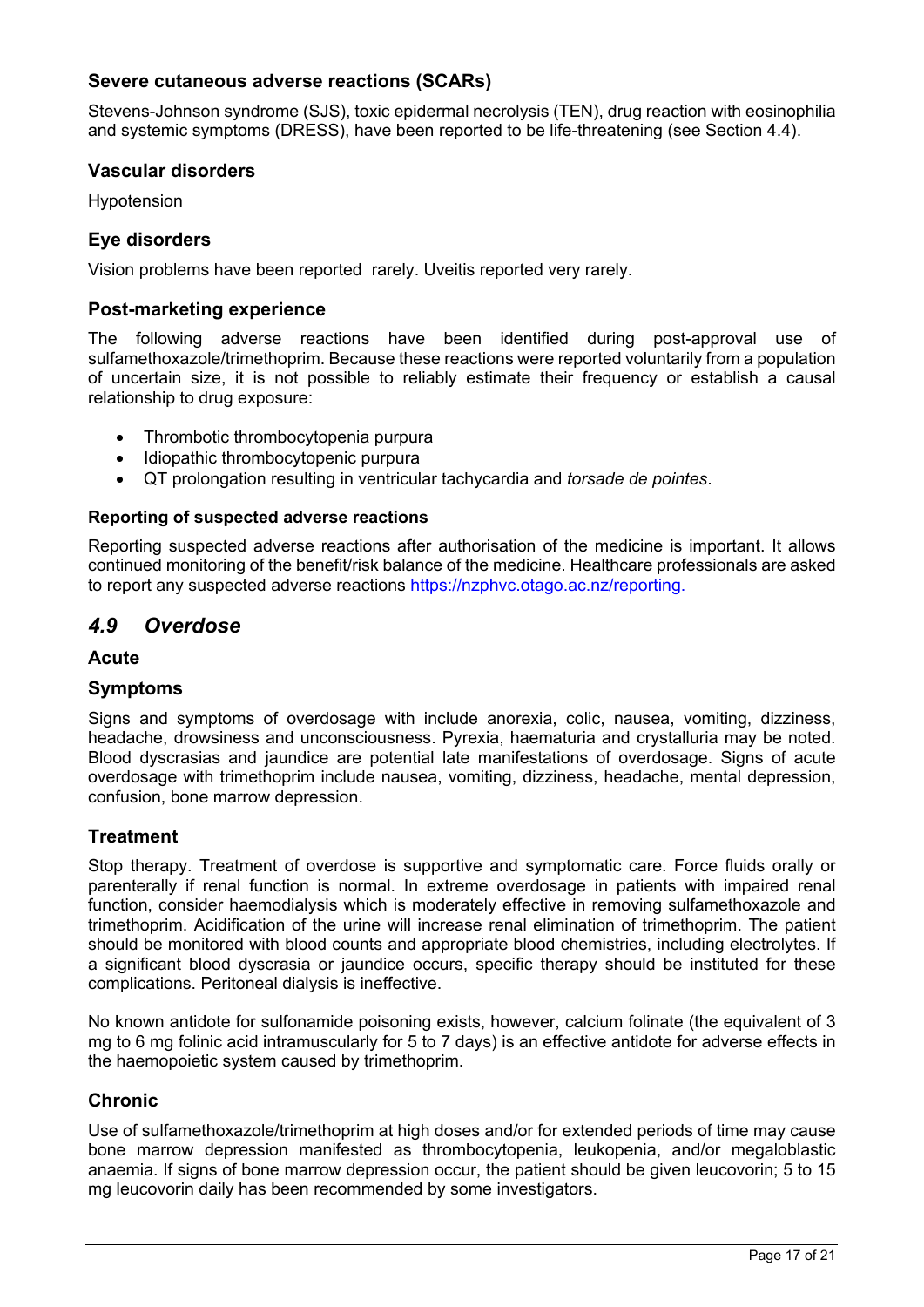For further advice on management of overdose please contact the National Poisons Information Centre (0800 POISON or 0800 764 766).

# **5. Pharmacological Properties**

# *5.1 Pharmacodynamic properties*

Pharmacotherapeutic group: combinations of sulfonamides and trimethoprim, including derivatives

ATC code: J01EE01

# **Mechanism of action**

TRISUL is an antibacterial drug composed of two active principles, sulfamethoxazole and trimethoprim it interferes with the bacterial synthesis of tetrahydrofolic acid, an essential stage in the production of thymidine, purines and subsequently nucleic acids. Sulfamethoxazole inhibits the formation of dihydrofolatic acid from p-aminobenzoic acid. Trimethoprim inhibits the action of the enzyme dihydrofolate reductase, thus preventing the synthesis of tetrahydrofolate from dihydrofolaic acid. Thus the combination of trimethoprim and sulfamethoxazole blocks two consecutive steps within the bacterial metabolic pathway of the biosynthesis of nucleic acids and proteins.

Sulfamethoxazole/trimethoprim usually shows *in vitro* activity against the following gram-negative and gram-positive organisms, e.g. *E. coli, Neisseria, Salmonella, Klebsiella, Enterobacter, Shigella, Vibrio cholerae, Bordetella pertussis, Streptococcus, Staphylococcus, Pneumococcus, Haemophilus influenzae* and *Proteus*.

Sulfamethoxazole/trimethoprim is also active against the protozoan *Pneumocystis jirovecii*. However, *Mycobacterium tuberculosis, Treponema pallidum, Mycoplasma* and *Pseudomonas aeruginosa* are frequently resistant to sulfamethoxazole/trimethoprim.

# *5.2 Pharmacokinetic properties*

# **Absorption**

After oral administration trimethoprim and sulfamethoxazole are rapidly and nearly completely absorbed. The presence of food does not appear to delay absorption. Peak levels in the blood occur between one and four hours after ingestion and the level attained is dose related. Effective levels persist in the blood for up to 24 hours after a therapeutic dose. Steady-state levels in adults are reached after dosing for 2 to 3 days. Neither component has an appreciable effect on the concentrations achieved in the blood by the other.

# **Distribution**

Approximately 44% of trimethoprim and 70% of sulfamethoxazole are protein bound in the blood. Trimethoprim is a weak base with a pKa of 7.4. It is lipophilic. Tissue levels of trimethoprim are generally higher than corresponding plasma levels, the lungs and kidneys showing especially high concentrations. Trimethoprim concentrations exceed those in plasma in the case of bile, prostatic fluid and tissue, saliva, and vaginal secretions. Levels in the aqueous humor, breast milk, cerebrospinal fluid, middle ear fluid, synovial fluid and tissue (interstitial) fluid are adequate for antibacterial activity. Trimethoprim passes into amniotic fluid and foetal tissues reaching concentrations approximating those of maternal serum.

# **Biotransformation**

Sulfamethoxazole/trimethoprim is metabolised in the liver. Trimethoprim is metabolised to oxide and hydroxylated metabolites, while sulfamethoxazole is acetylated and conjugated with glucuronic acid. Renal excretion of intact sulfamethoxazole accounts for 15 – 30% of the dose. This drug is more extensively metabolised than trimethoprim, via acetylation, oxidation or glucuronidation. Over a 72 hour period, approximately 85% of the dose can be accounted for in the urine as unchanged drug plus the major (N4-acetylated) metabolite. Sulfamethoxazole/trimethoprim is metabolised in the liver.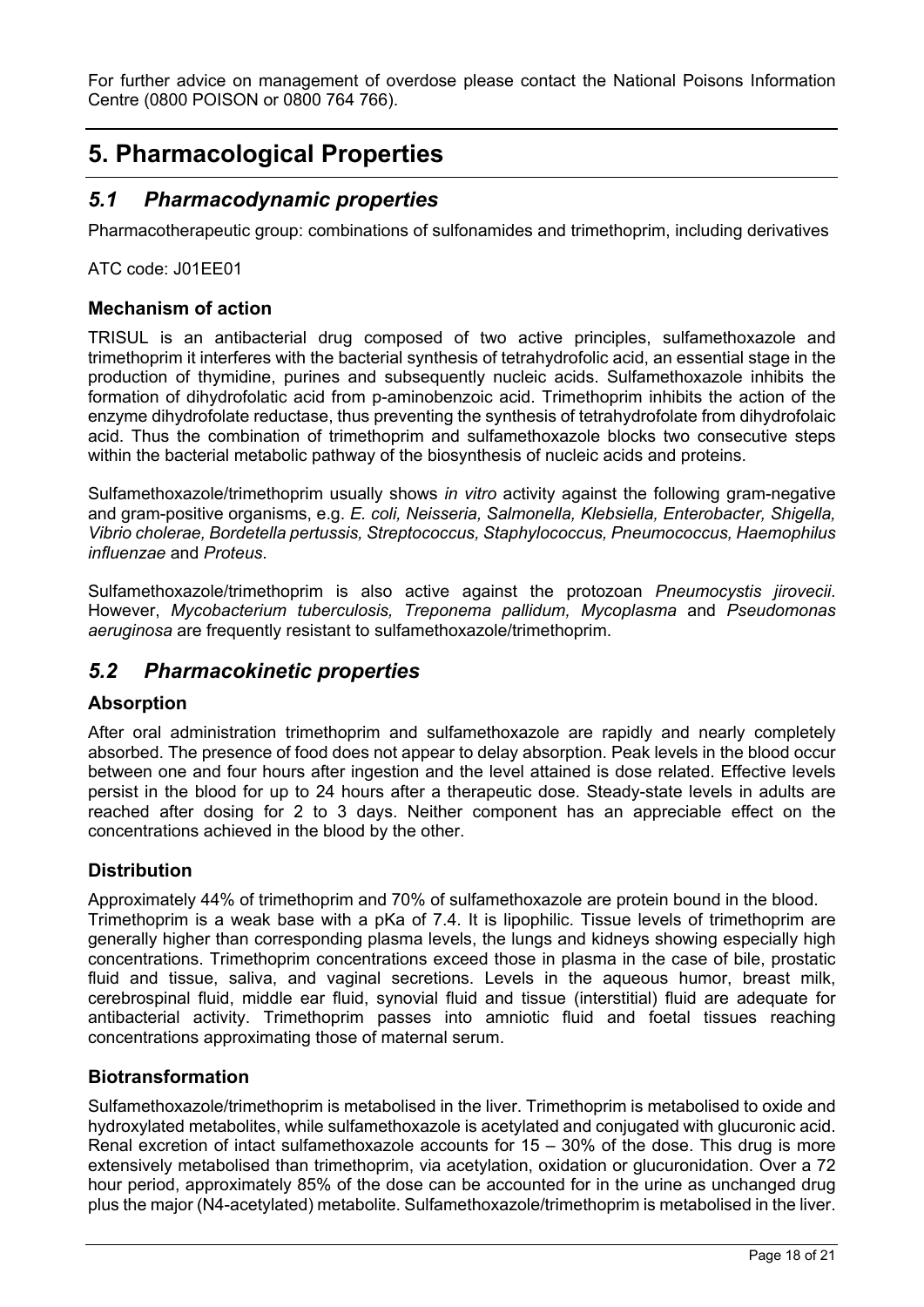Trimethoprim is metabolised to oxide and hydroxylated metabolites, while sulfamethoxazole is acetylated and conjugated with glucuronic acid.

## **Elimination**

The half-life of sulfamethoxazole in humans is approximately 9 to 11 hours in the presence of normal renal function. There is no change in the half-life of active sulfamethoxazole with a reduction in renal function but there is prolongation of the half-life of the major, acetylated metabolite when the creatinine clearance is below 25 ml/minute.

The principal route of excretion of sulfamethoxazole is renal; between 15% and 30% of the dose recovered in the urine is in the active form. In elderly patients there is a reduced renal clearance of sulfamethoxazole.

The half-life of trimethoprim in humans is in the range 8.6 to 17 hours in the presence of normal renal function. It is increased by a factor of 1.5 to 3.0 when the creatinine clearance is less than 10 ml/minute. There appears to be no significant difference in the elderly compared with young patients.

The principal route of excretion of trimethoprim is renal and approximately 50% of the dose is excreted in the urine within 24 hours as unchanged drug. Several metabolites have been identified in the urine. Urinary concentrations of trimethoprim vary widely.

The pharmacokinetics in the paediatric population with normal renal function of both components of sulfamethoxazole/trimethoprim combinations, are age dependent. Elimination of sulfamethoxazole/trimethoprim is reduced in neonates, during the first two months of life, thereafter both sulfamethoxazole and trimethoprim show a higher elimination with a higher body clearance and a shorter elimination half-life. The differences are most prominent in young infants (> 1.7 months up to 24 months) and decrease with increasing age, as compared to young children (1 year up to 3.6 years), children (7.5 years and < 10 years) and adults (see section 4.2).

#### **Special patient population**

### *Renal impairment*

The elimination half-life of trimethoprim is increased by a factor of 1.5-3.0 when the creatinine clearance is less than 10 mL/minute. When the creatinine clearance falls below 30 mL/min the dosage of sulfamethoxazole/trimethoprim combination should be reduced (see section 4.2).

### *Hepatic impairment*

Caution should be exercised when treating patients with severe hepatic parenchymal damage as there may be changes in the absorption and biotransformation of trimethoprim and sulfamethoxazole.

### *Elderly patients*

In elderly patients, a slight reduction in renal clearance of sulfamethoxazole but not trimethoprim has been observed.

#### *Paediatric population*

See special dosage regimen (see section 4.2).

# *5.3 Preclinical safety data*

# **Genotoxicity**

No data available.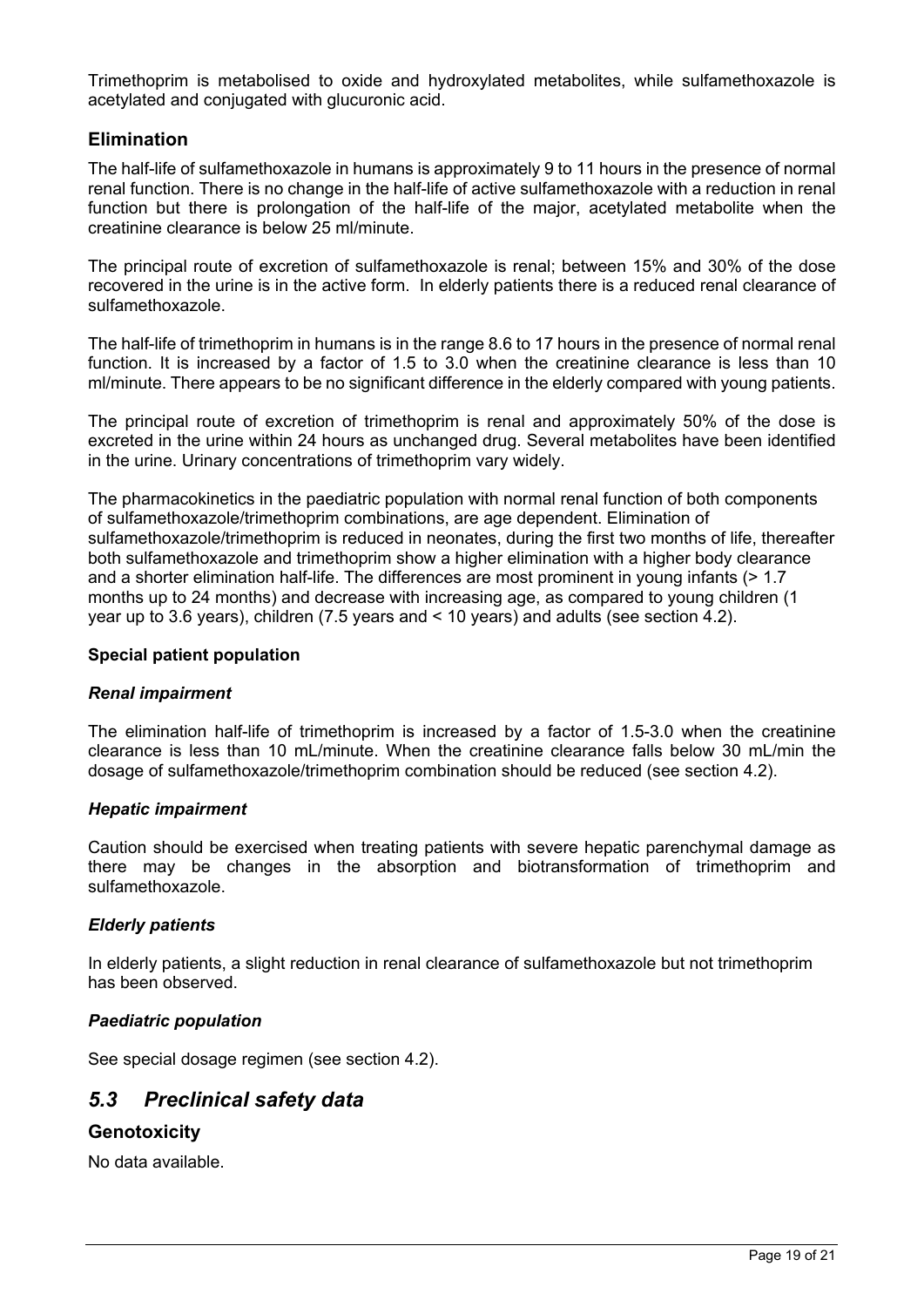# **Carcinogenicity**

No data available.

# **Reproductive and developmental toxicity**

See section 4.6.

# **6. Pharmaceutical Particulars**

# *6.1 List of excipients*

TRISUL tablets also contain:

- Povidone
- Sodium starch glycollate
- Magnesium stearate
- Docusate sodium

# *6.2 Incompatibilities*

Not applicable.

# *6.3 Shelf life*

3 years

# *6.4 Special precautions for storage*

Store at or below 25°C.

Protect from light.

# *6.5 Nature and contents of container*

HDPE bottle with PP closure. Pack-size of 500 tablets.

# *6.6 Special precautions for disposal*

No special requirements for disposal.

# **7. Medicines Schedule**

Prescription Medicine

# **8. Sponsor Details**

Viatris Ltd PO Box 11-183 Ellerslie AUCKLAND [www.viatris.co.nz](http://www.viatris.co.nz) Telephone 0800 168 169

# **9. Date of First Approval**

17 May 1979